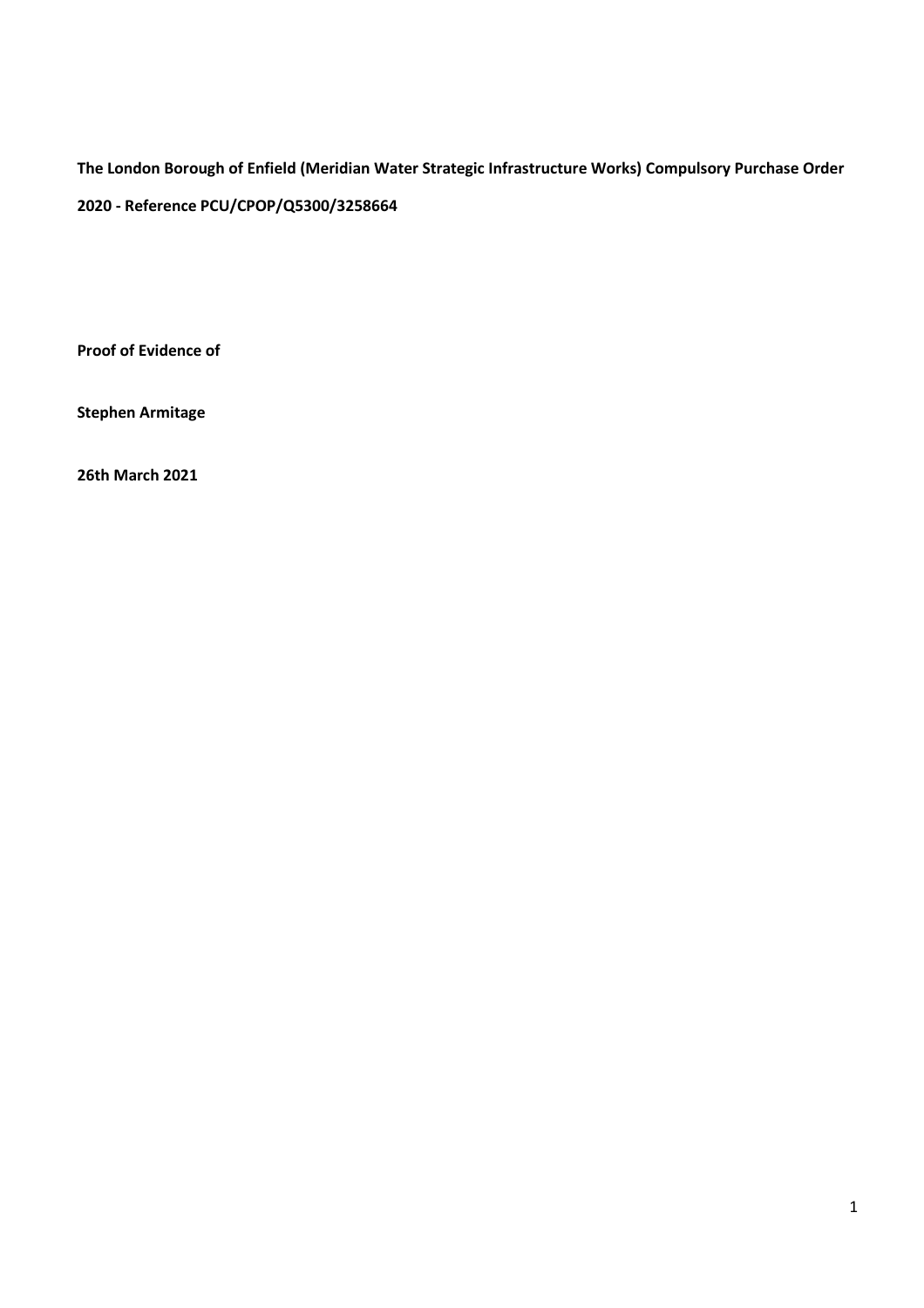# **Table of Contents**

| 1.0 |  |
|-----|--|
|     |  |
|     |  |
|     |  |
| 2.0 |  |
|     |  |
|     |  |
|     |  |
|     |  |
|     |  |
| 3.0 |  |
| 4.0 |  |
|     |  |
|     |  |
| 5.0 |  |
| 6.0 |  |
| 7.0 |  |
|     |  |
|     |  |

# **List of Appendices**

Appendix 1 - Summary of experience

- Appendix 2 Market Commentaries
- Appendix 3 Results of Market Testing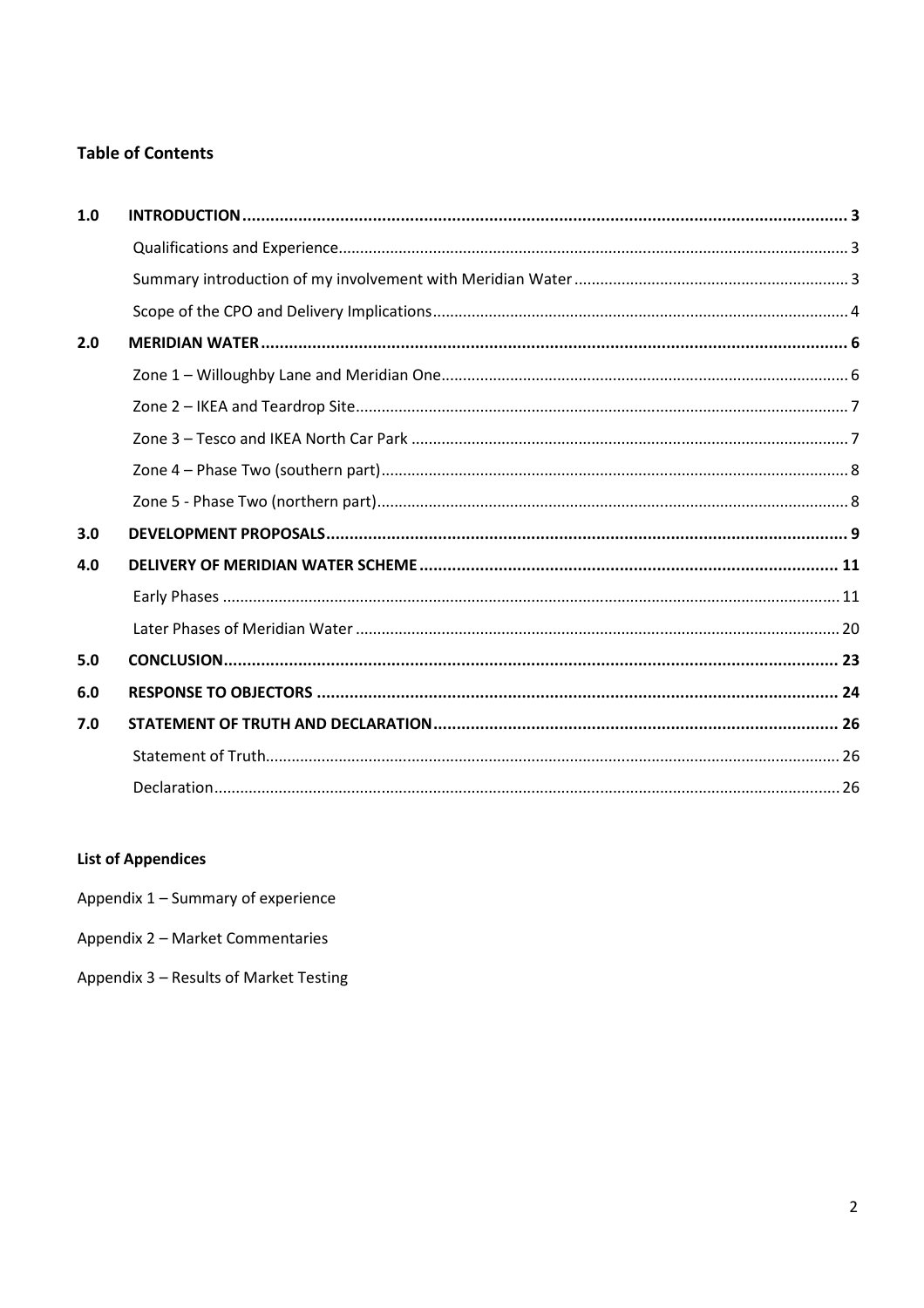## 1.0 INTRODUCTION

### Qualifications and Experience

- 1.1 I, Stephen Hubert Armitage am a Fellow of the Royal Institution of Chartered Surveyors (RICS) and qualified in June 1980. I have over 40 years' professional experience of which over 30 years have been in the field of development consultancy, land acquisition and disposals for development purposes.
- 1.2 I am a Director of Lambert Smith Hampton (LSH) where I joined in June 2009, based in London in the Planning, Development and Regeneration department. LSH is a national firm of consultant surveyors with over 1,000 staff operating out of 32 offices covering the UK and providing a full range of property consultancy and agency services to clients drawn from the public and private sector.
- 1.3 Before joining LSH, I worked for 20 years in the London office of Dunlop Heywood initially as an Associate and later a Director dealing with development site acquisition and lettings. Prior to this, I worked in Manchester for Edward Rushton Son & Kenyon and Greater Manchester Council.
- 1.4 The purpose of my proof is to address the delivery of the Scheme. To assist my consideration, I have drawn on my experience of mixed-use development projects which enable me to take account of all the various matters relevant to bringing forward development at Meridian Water.
- 1.5 I have advised many London public sector bodies in connection with development projects, site disposals, acquisitions and development delivery vehicles. In Table 1 of Appendix 1 to this proof I have identified a selection of brownfield development projects in which I have been involved and note certain features which I regard as being relevant in the context of an appraisal of Meridian Water. In Table 2 of that section I illustrate my wider experience of development by reference to a list of other projects.

#### Summary introduction of my involvement with Meridian Water

- 1.6 I have advised the Council regarding Meridian Water since February 2018. My role is to lead the LSH team advising the Council on various aspects of the project and personally advise in connection with specific work streams.
- 1.7 The instructions that I have personally handled have involved working with the Council and its professional team to: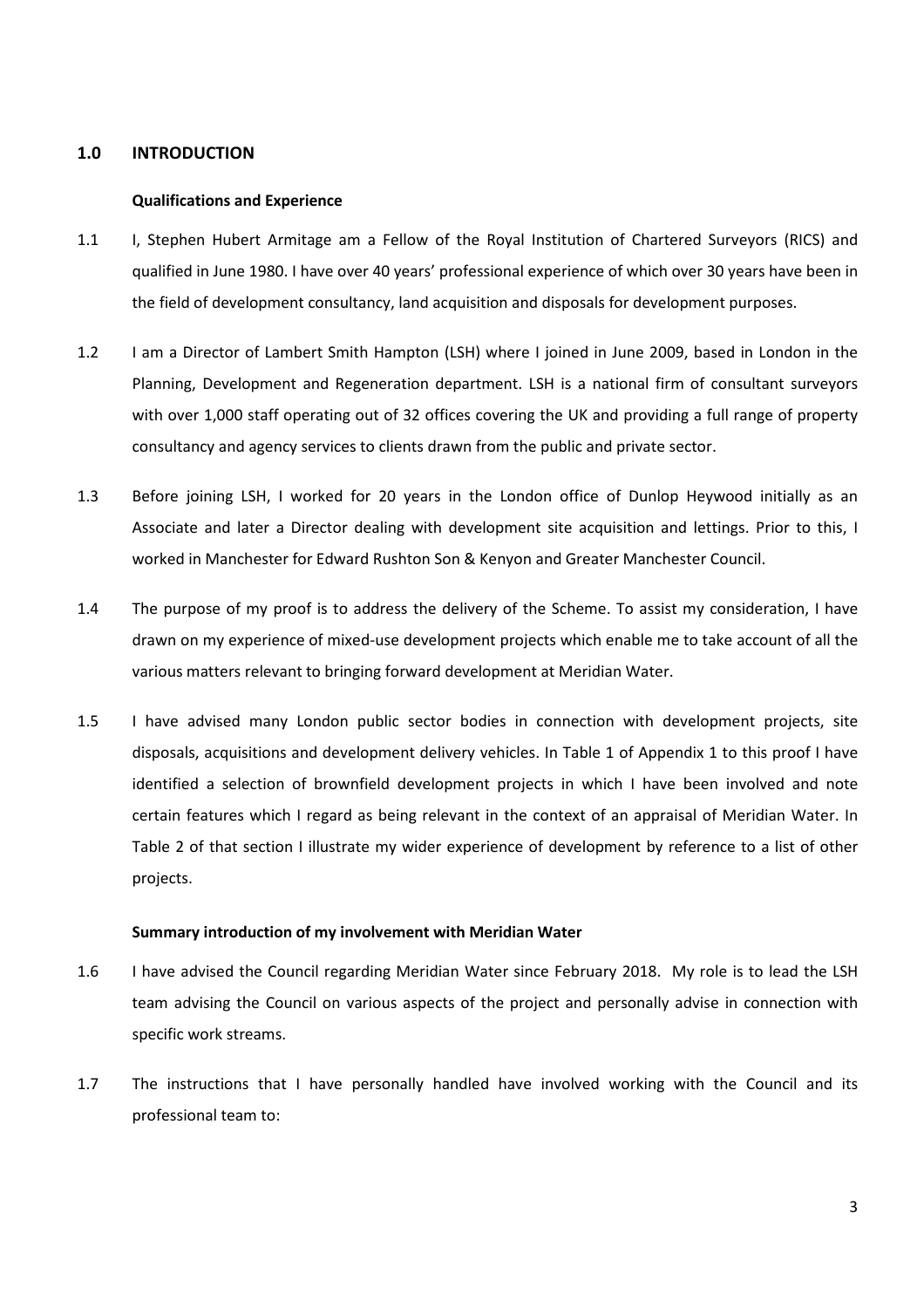- (a) Advise on the delivery options for the Scheme generally and contribute to the Cabinet Reports concluding in the Council defining their delivery role as Master Developer. In this capacity, the Council accept responsibility for preparing development sites for disposal to the market coupled with development obligations being secured through a Development Agreement. This includes provision of infrastructure and securing outline planning permission to create 'ready for development' land interests.
- (b) Negotiation to successfully buy out an overage agreement with National Grid in connection with land at Willoughby Lane (now known as Phase One or Meridian One).
- (c) Lead on the marketing and procurement of Vistry as the development partner for Phase One.
- (d) Provide development model advice demonstrating the financial performance and viability of the master plan in support of the successful application for Housing Infrastructure Fund (HIF) grant funding in 2019.
- 1.8 Delivery of development is a process which requires separate but dependent activities to be successfully discharged and integrated to bring forward development. A selection of these activities includes obtaining planning permission, site preparation, funding, developer and/or contractor procurement and viability assessment. These include several areas of work within the direct control of the Council, for example funding of site preparation, carrying out infrastructure works, stakeholder engagement, technical resourcing, and governance. For the Scheme, the roles and activities that are within the control of the Council and how they are addressed are covered in the proofs of Peter George and John Reid. Town Planning aspects are dealt with in the proof of Paul Jarvis. My proof should be read in conjunction with these proofs and I have adopted the terminology set out in the Glossary.

#### Scope of the CPO and Delivery Implications

1.9 The land which is subject to the Order is described in the proof of Peter George and the proof of Matthew Bodley explains why the Order Land is required to implement the SIW. The scope of the SIW is defined in the proof of John Reid, with further detail provided in the evidence of Joe Nunan and Mike Savage. The Scheme (of which the SIW form part) and its rationale is described in greater detail in the evidence of Peter George and others, and I do not repeat the content of that evidence here, save insofar as particularly pertinent to my evidence. I do however note that the implementation of the SIW is critical to the delivery of the Scheme in several key areas: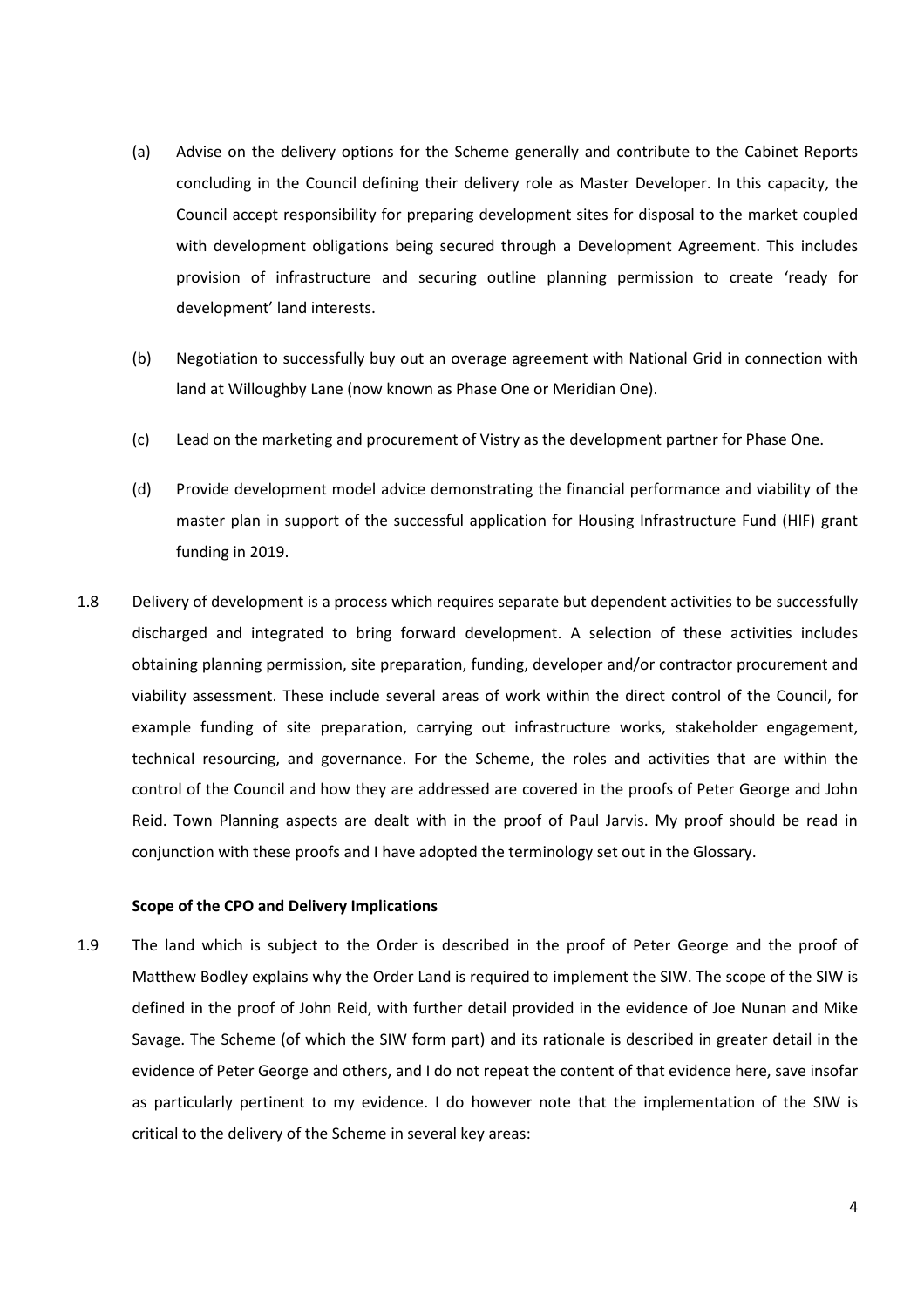- The Central Spine Road the principal east west access linking Meridian Water Station to the development zones east of the railway and eastwards to Harbet Road;
- Leeside Link Road to provide access from Leeside Road through to the Central Spine Road;
- Bridges erection of bridges and associated works to enable the Central Spine Road and Leeside Link Road to provide access to Phase Two land and beyond to Harbet Road;
- Brooks Park and River Naturalisation naturalising Pymmes Brook to introduce an ecological river landscape and riverside parkland;
- Edmonton Marshes and Flood Alleviation Works re-levelling and remediation of land to the east of Harbet Road, providing comprehensive flood alleviation works and public open space within the Lee Valley Regional Park (LVRP);
- Access Works to provide new and altered accesses to the IKEA store, a new north-south link between Argon Road and Glover Drive, the creation of a link between the Central Spine Road and Anthony Way and other improvements to maintain access, along with other ancillary highway works to Glover Drive, Leeside Road and Meridian Way; and
- Earthworks, Remediation, Utilities and ancillary works earthworks, retaining structures and remediation within Zones 4 and 5 (defined in section 3) installation of main utility networks and ancillary works including the demolition of existing buildings and structures.
- 1.10 Without these works I do not consider that the Scheme could come forward.
- 1.11 The process of delivery of the SIW is described in the proof of John Reid and therefore in my proof I will not comment further on this topic; instead I focus on the delivery of development across the Scheme.
- 1.12 My proof of evidence contains the following sections:
	- (a) Section 2 a brief description of Meridian Water by reference to its development zones, and the current position in respect of their development;
	- (b) Section 3 a description of the development proposals to be delivered across Meridian Water;
	- (c) Section 4 my assessment as to delivery of the Scheme by reference to the various phases of development;
	- (d) Section 5 Conclusion
	- (e) Section 6 Response to objectors' comments; and
	- (f) Section 7 Statement of Truth and Declaration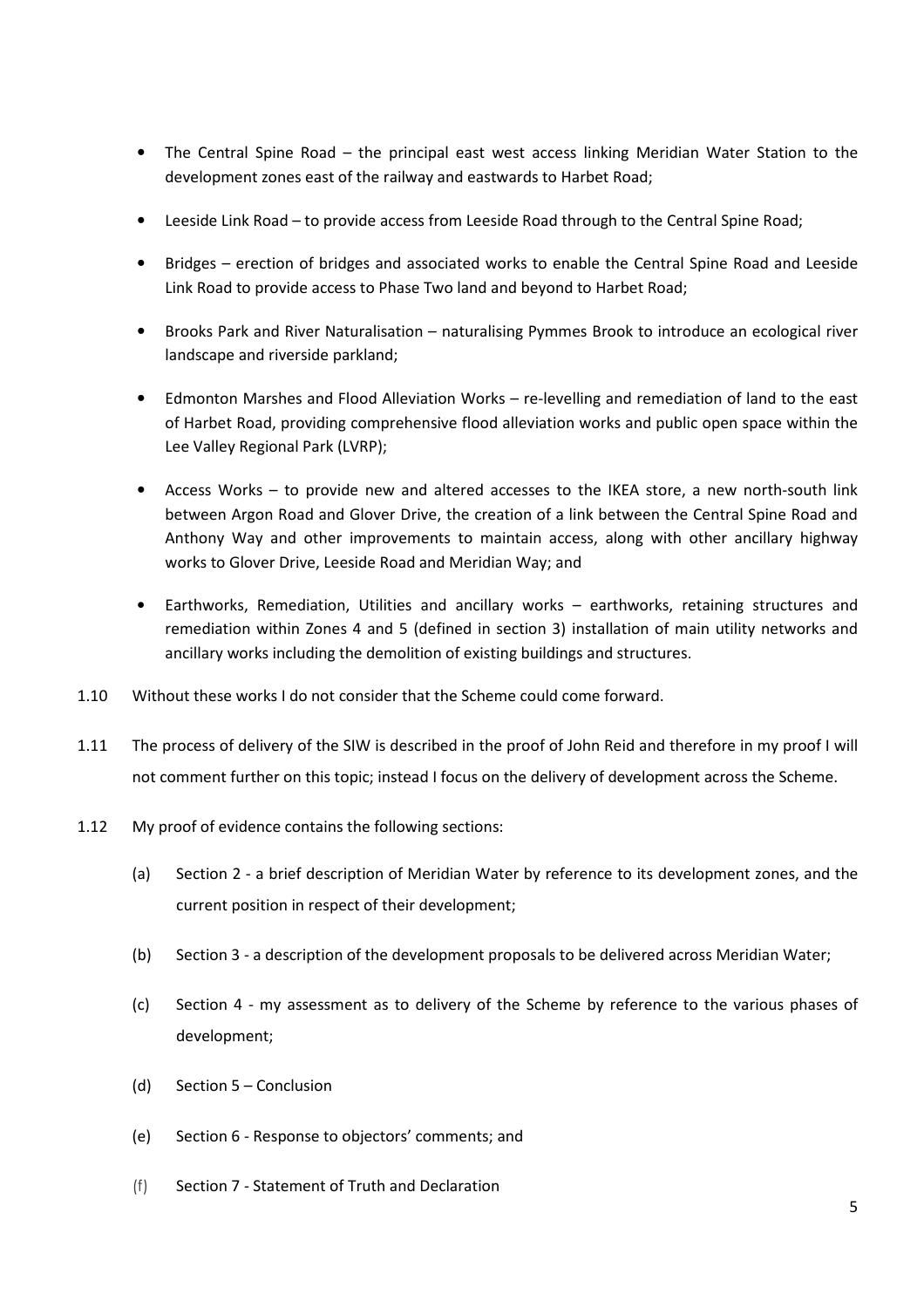## 2.0 MERIDIAN WATER

- 2.1 The Scheme is a brownfield development to provide 5,000 new homes and 1,500 jobs together with social and physical infrastructure. In addition to the built outputs, the Council have design, housing, social and economic objectives which are set out in the proof of Peter George. The scale and use configuration of the Scheme to meet these objectives which I have considered is set out in section 3 of this proof.
- 2.2 The Site of Meridian Water for the purposes of my proof is outlined in red on Plan 1.



Plan 1 – Site Plan and Development Zones

For the purposes of assessing deliverability, the site is designated into development zones and a brief description of these zones is as follows:

## Zone 1 – Willoughby Lane and Meridian One

2.3 Zone 1 lies to the west of the railway tracks and delivery has commenced. The development works carried out to date include delivery of Meridian Water Station, and preparatory works including site remediation in preparation for residential development across the whole zone. The new Meridian Water Station was developed in partnership between the Council and Network Rail at a cost of £48m and opened in September 2019.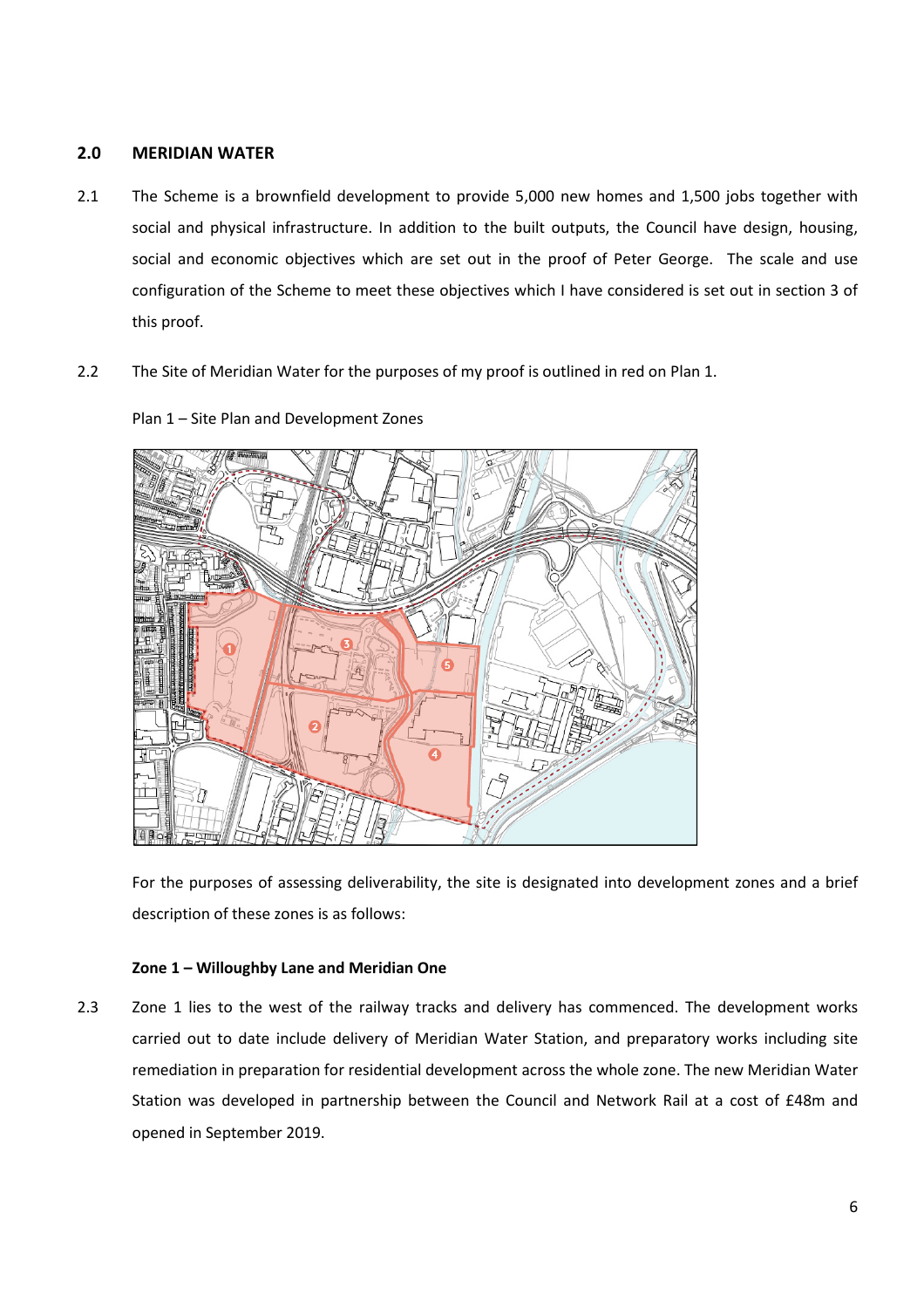- 2.4 The site was formerly a power station and the Council funded and undertook remediation and levelling works at a cost of £18.6m which are now completed.
- 2.5 The development of Phase One within Zone 1 is known as 'Meridian One' and developer procurement for this phase commenced in 2018. A Development Agreement has since been completed with Vistry to acquire and develop this part of Zone 1 and development is expected to commence later in 2021. There is an extant outline planning permission for 725 housing units. I am advised that a Reserved Matters Application pursuant to the outline permission for 300 housing units (known as Phase One A) is being determined and set to be referred to planning committee shortly. A new planning application is then due to be submitted by Vistry later in 2021 with respect to Phase One B for circa 600 – 700 homes and all of the non-residential uses. This will result in a total of 900 – 1000 homes in Phase One. The development of Meridian One requires a gas main to be re-routed and the Council have agreed contractual and commercial terms with Cadent for this relocation.
- 2.6 This zone also includes land to the north and south of Phase One, owned by the Council, which is scheduled for disposal following the development of Meridian One. Both areas are cleared and ready for development.

#### Zone 2 – IKEA and Teardrop Site

- 2.7 The land east of Angel Edmonton Road is owned and occupied by IKEA who currently trade from a retail store with car parking and servicing to the south and west of the site. I am advised by the Council that there have been discussions between the Council and IKEA about development in this area. As described in paragraph 2.12 the area of land within Zone 2 known as the gasholder site is included in the Phase Two Planning Application.
- 2.8 The area of land west of Angel Edmonton Road is known as the 'Teardrop site' and is owned by the Council and available for development.

#### Zone 3 – Tesco and IKEA North Car Park

2.9 Part of this zone (east of a private road) is owned by IKEA and known as IKEA North Car Park and provides parking for their store. I am aware that development proposals have already been considered by IKEA in this area, and that it has held pre-application discussions with the Council. Planning permission has been secured for replacement car parking at the IKEA West Car Park, which will free the IKEA North Car Park for re-development.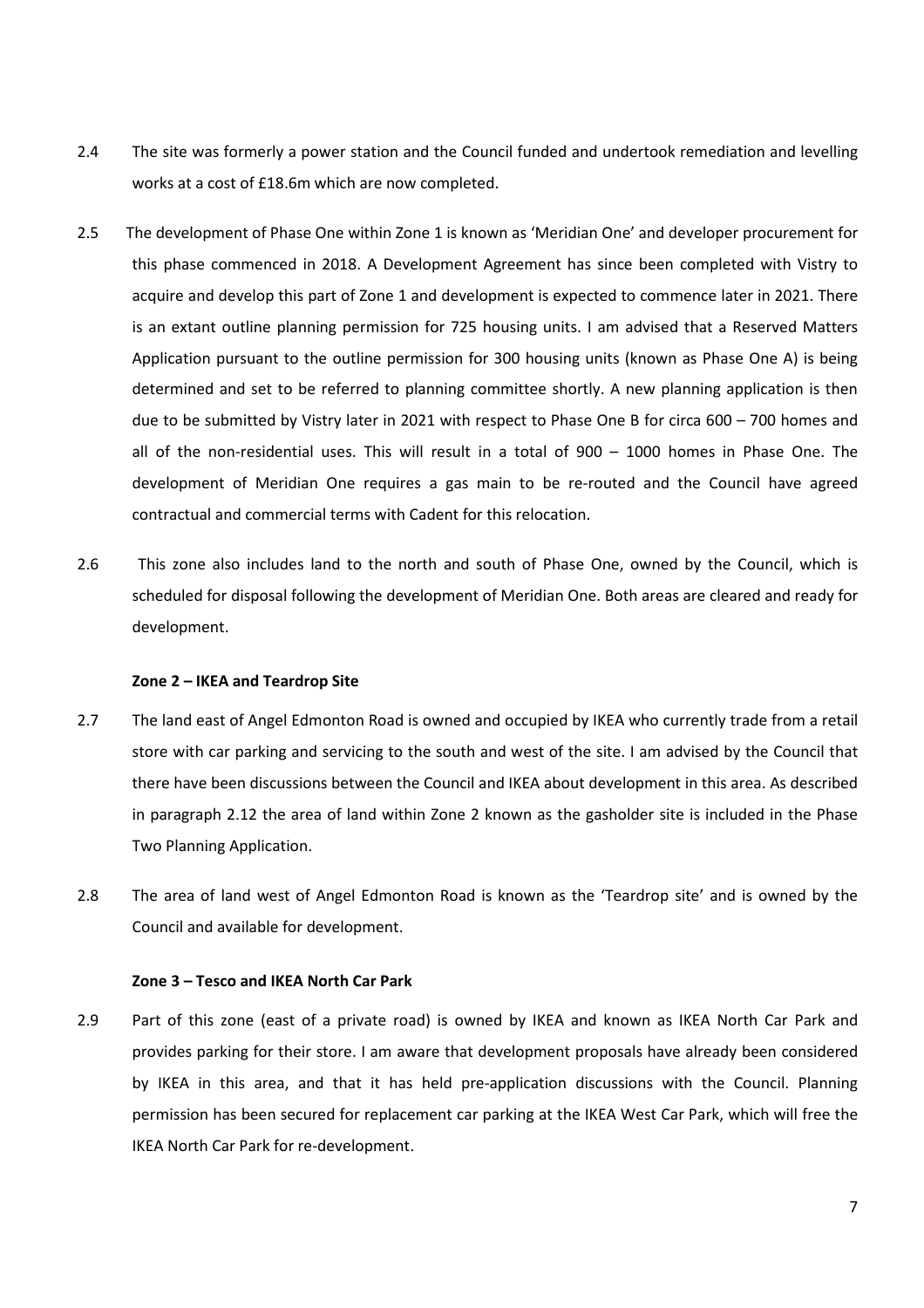2.10 The land to the west of the private road is occupied by Tesco as a retail trading store with surface car parking and a petrol filling station. I am advised by the Council that Tesco have development aspirations in respect of their landholding and have approached the Council regarding its proposed redevelopment.

### Zone 4 – Phase Two (southern part)

- 2.11 The zone is included in the Phase Two Planning Application which is for a residential led mixed-use scheme comprising up to 2,080 homes and 32,170 sqm (346,287) sq ft of non-residential accommodation.
- 2.12 The Phase Two Planning Application boundary also includes the gas holder site to the south west which is shown to provide circa 250 units included in the total above. This area of land is included in the area of Zone 2 shown on the plan in paragraph 2.2.
- 2.13 The land required to develop Phase Two in Zone 4 is owned by the Council and comprises industrial land occupied primarily by the buildings constructed shortly after WW2 that form part of Orbital Business Park. These buildings comprise a terrace of high bay industrial buildings originally constructed for heavy engineering and include the buildings known also as the 'Drum Sheds '. These are let by the Council on short term leasing arrangements contracted out of the provisions of the Landlord & Tenant Act 1954 and now used for storage, film studios and a music venue.
- 2.14 To the south of the Drum Sheds in Zone 4 the land is cleared and has been capped and landscaped ready for remediation and thereafter development.

## Zone 5 - Phase Two (northern part)

2.15 The land is owned by the Council. It is in industrial land use and is occupied primarily by the buildings known as Orbital Business Park. This comprises a range of industrial buildings and land used for external storage and parking. The units are let by the Council on short term leasing arrangements contracted out of the provisions of the Landlord & Tenant Act 1954.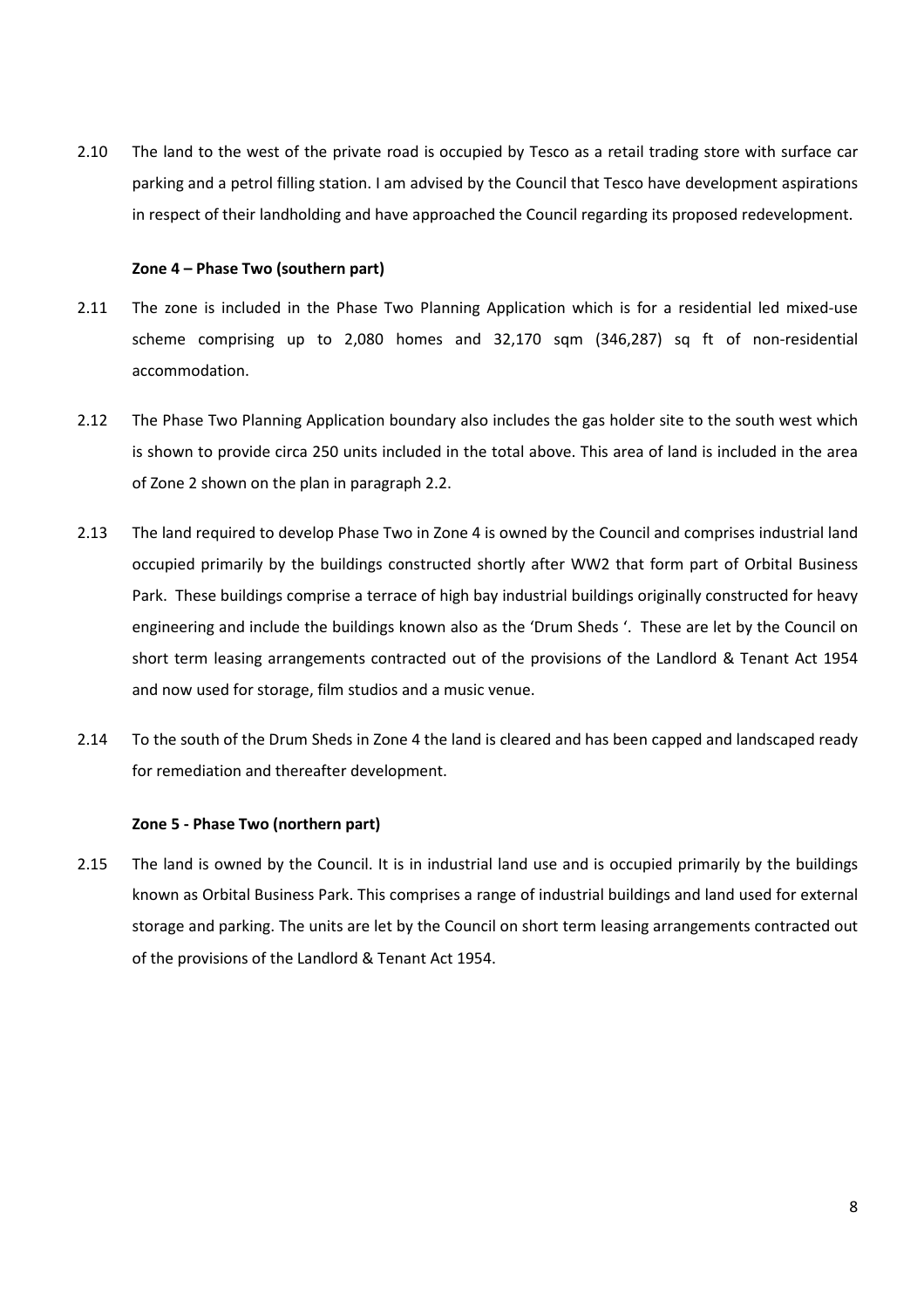### 3.0 DEVELOPMENT PROPOSALS

- 3.1 The Council anticipates that the Scheme will come forward on the basis of various 'development phases'. In this regard and by way of example, as noted above development of the first phase has already commenced in Zone 1. My evidence is based on development being delivered on each zone as follows.
- 3.2 Zone 1 As noted in the previous section, delivery of Meridian Water Station, infrastructure and site preparation work has already been achieved. The housing development of Phase One is being delivered by Vistry in accordance with the Development Agreement and commencing in 2021. The plots to the north and south of Phase One are to be developed by private developers who will be procured by the Council. The sites are ready for development immediately following completion of Phase One, scheduled for 2026.
- 3.3 Zone 2 Delivery of Zone 2 will comprise a later phase of the Scheme.
- 3.4 The Teardrop part of the site is in the Council's ownership, and it is anticipated that this will be delivered by a private developer procured by the Council.
- 3.5 Development of the land in the ownership of IKEA (excluding the retail store) will be led by IKEA, possibly by means of a development partnership or by land sale. As noted above in paragraph 2.7 IKEA has approached the Council in respect of its intention to develop. However, I am not aware of specific development proposals at this stage and for the purposes of assessing the development capacity that aligns with, and will contribute towards, the overall objectives of Meridian Water I have adopted the capacity and uses that would be generated by applying the design principles of ELAAP.
- 3.6 Zone 3 The Council anticipates that Zone 3 will also, like Zone 2, come forward as a later phase of the Scheme. I am aware that Tesco also has aspirations to bring forward development on its land, and it is anticipated that it will do so either by means of a development partnership or by land sale. Tesco has already raised the issue of its development intentions with the Council (and indeed it did so in its objection to the Order). To assess capacity, I have adopted the provisions of ELAAP as for Zone 2.
- 3.7 Zones 4 and 5 These are the subject of the Phase Two Planning Application for which there has been a resolution to grant planning permission and will be delivered by the Council as Master Developer following the principles of Phase One by securing development partners with contractual commitments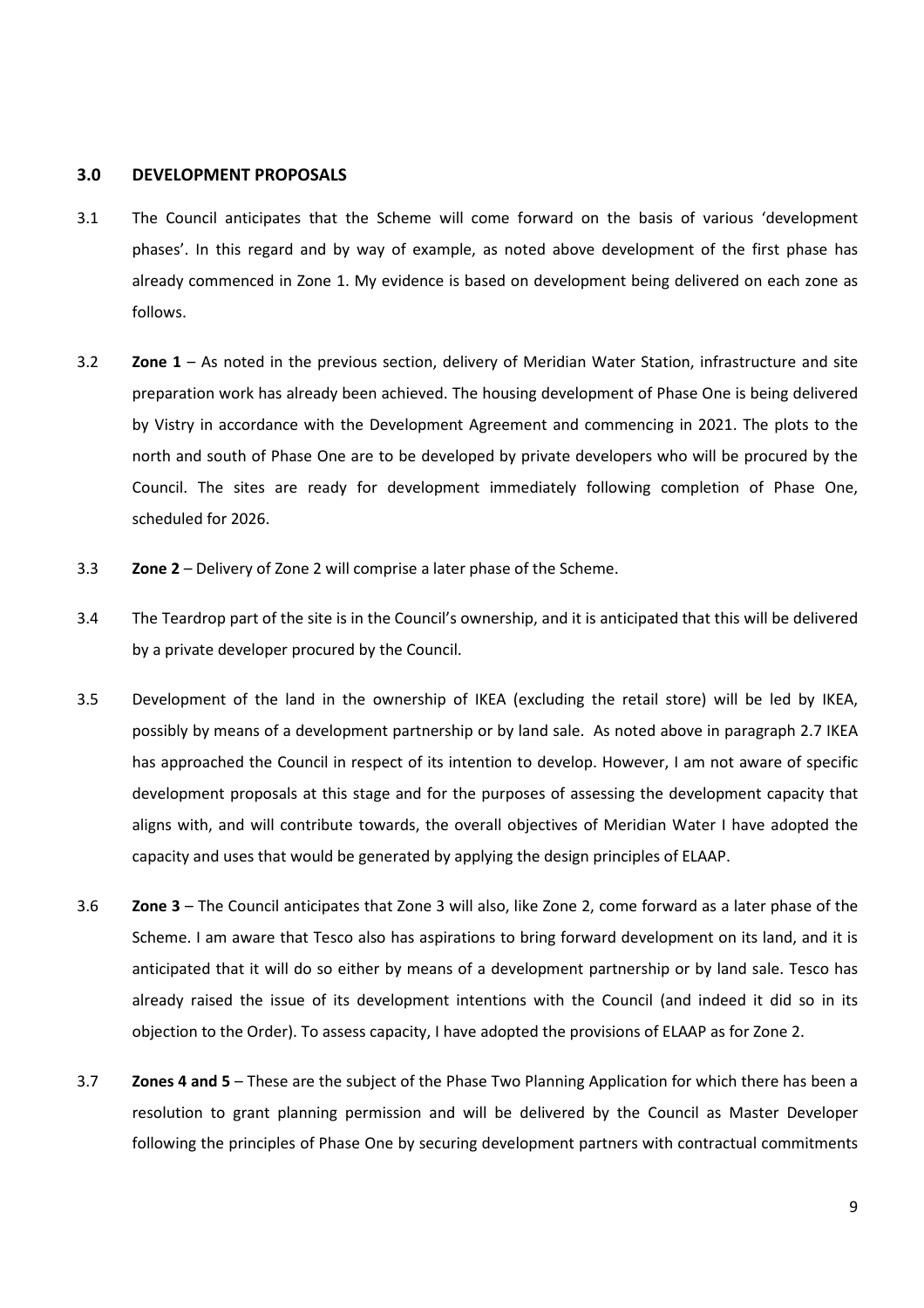secured by Development Agreement. I have based capacity on the scale and uses of the Phase Two Planning Application.

3.8 On this basis the capacity of development and uses for each zone are as shown in Table 1. The indicative numbers of homes for Zones 2 and 3 included in Table 1 are drawn from the ELAAP, which comprises part of the adopted development plan for the area (see further the evidence of Paul Jarvis in this regard). Plan 2 is an illustration showing the development zones and scheme massing adopting this density of development.

| $D1**$<br>D2 assembly<br><b>B1b/c light</b><br><b>Mixed B studio /</b><br><b>B1a Office</b><br>PBSA/<br>Indicative number of<br><b>A1 Retail</b><br>C1 Hotel<br><b>Development</b><br>and leisure<br><i>industrial</i><br>social infr.<br>maker space<br>homes per main DZ *<br><b>Total GEA</b><br><b>Total GEA</b><br><b>Total GEA</b><br><b>LSPBSL</b><br>Zone<br><b>Total GEA</b><br><b>Total GEA</b><br><b>Total GEA</b><br><b>Total GEA</b><br><b>Total GEA</b><br>600<br>750<br>1,353<br>1,250<br>$\Omega$<br>×<br>$\overline{2}$<br>586<br>2,925<br>1,350<br>8,000<br>11,055<br>1,000<br>981<br>7,200<br>3<br>1,391<br>$\circ$<br>485<br>2,080<br>500<br>5,000<br>15,000<br>16,000<br>2,000<br>7,000<br>4,500<br>5,000<br>5,750<br>30,200<br>18,055<br>2,450<br>16,000<br>7,566<br>5,500 |  |  |  |  |  |                    |
|--------------------------------------------------------------------------------------------------------------------------------------------------------------------------------------------------------------------------------------------------------------------------------------------------------------------------------------------------------------------------------------------------------------------------------------------------------------------------------------------------------------------------------------------------------------------------------------------------------------------------------------------------------------------------------------------------------------------------------------------------------------------------------------------------|--|--|--|--|--|--------------------|
|                                                                                                                                                                                                                                                                                                                                                                                                                                                                                                                                                                                                                                                                                                                                                                                                  |  |  |  |  |  | <b>Sui Genesis</b> |
|                                                                                                                                                                                                                                                                                                                                                                                                                                                                                                                                                                                                                                                                                                                                                                                                  |  |  |  |  |  | O                  |
|                                                                                                                                                                                                                                                                                                                                                                                                                                                                                                                                                                                                                                                                                                                                                                                                  |  |  |  |  |  | O                  |
|                                                                                                                                                                                                                                                                                                                                                                                                                                                                                                                                                                                                                                                                                                                                                                                                  |  |  |  |  |  | $\circ$            |
|                                                                                                                                                                                                                                                                                                                                                                                                                                                                                                                                                                                                                                                                                                                                                                                                  |  |  |  |  |  | 18,000             |
|                                                                                                                                                                                                                                                                                                                                                                                                                                                                                                                                                                                                                                                                                                                                                                                                  |  |  |  |  |  |                    |
|                                                                                                                                                                                                                                                                                                                                                                                                                                                                                                                                                                                                                                                                                                                                                                                                  |  |  |  |  |  | 18,000             |

Table 1 – Summary of development uses and scale

## Plan 2 – Development Zones and illustrative massing

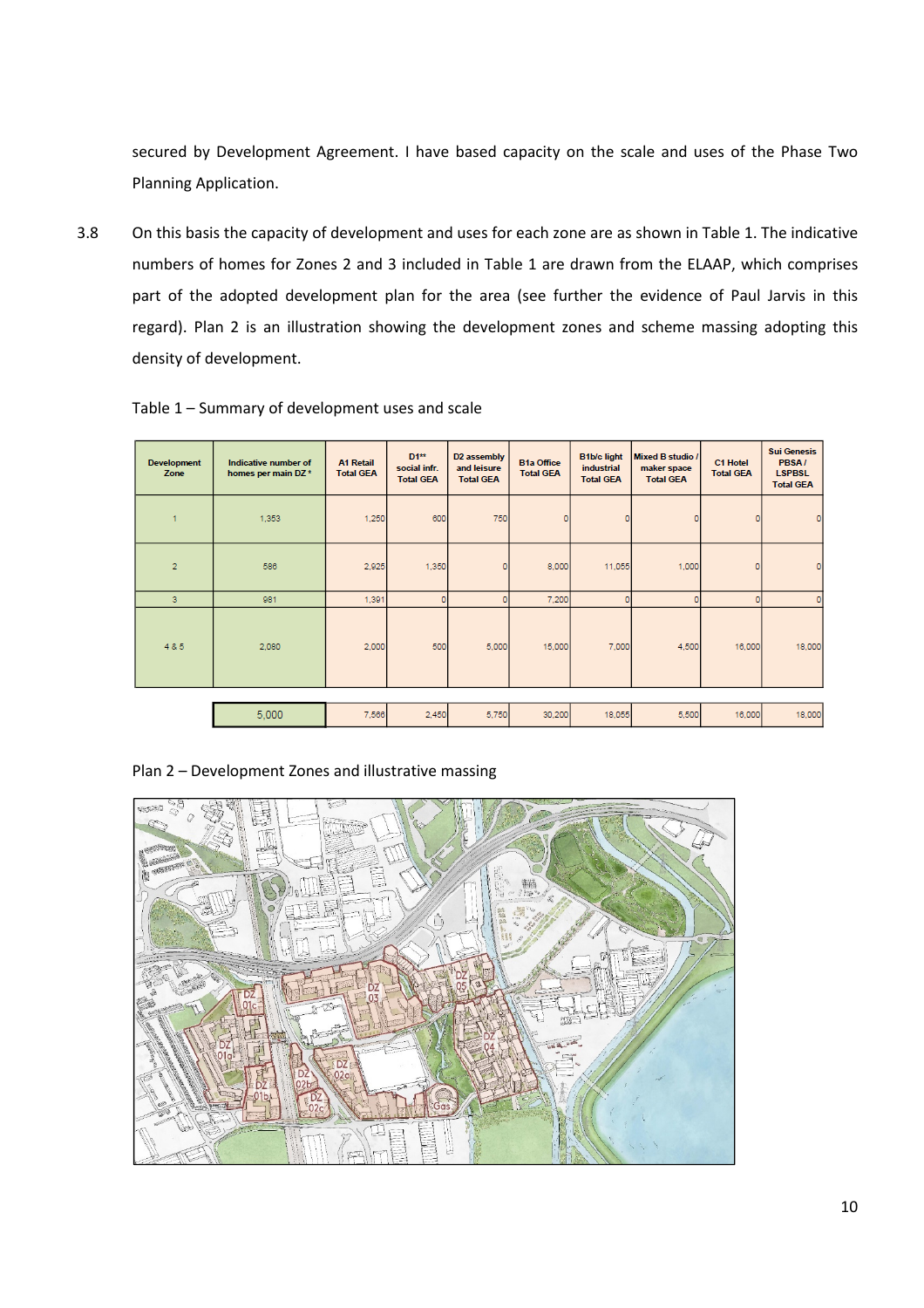## 4.0 DELIVERY OF MERIDIAN WATER SCHEME

4.1 Development at Meridian Water is a 10-15-year programme to deliver some 5,000 new homes, create some 1,500 jobs, and provide social infrastructure and open space. Phase One marks the first stage of development and other phases will follow completion of the SIW.

## Early Phases

### 4.2 Phase One

I have explained the works undertaken to date and contractual commitment of Vistry (paragraph 2.5) to develop the housing and retail content in Phase One. The legal structure between the Council and Vistry includes a Development Agreement and Agreement for Lease whereby the Council retain long term ownership until the housing works are completed and can exercise control over construction issues and programme.

Phase One will be a development of circa 950 - 970 units and 2,235 sq m of non-residential accommodation and is due to be implemented in Q2 2021 with phased completions between 2022 and 2026. The Council will acquire 25% of the homes for London Affordable Rent tenure and retain ownership of all of the non-residential space.

There is no reason to believe that this substantial element of Zone 1 will not be delivered as anticipated.

## 4.3 Phase Two

As explained above, Phase Two of Meridian Water relates to Zones 4 and 5. The factors that I believe are important in considering delivery are;

- Land ownership
- Council governance and approvals
- Planning Permission
- Viability
- Infrastructure
- Developer delivery

I have considered each of these factors in the context of the delivery in this phase as follows;

## 4.3.1 Land Ownership and Vacant Possession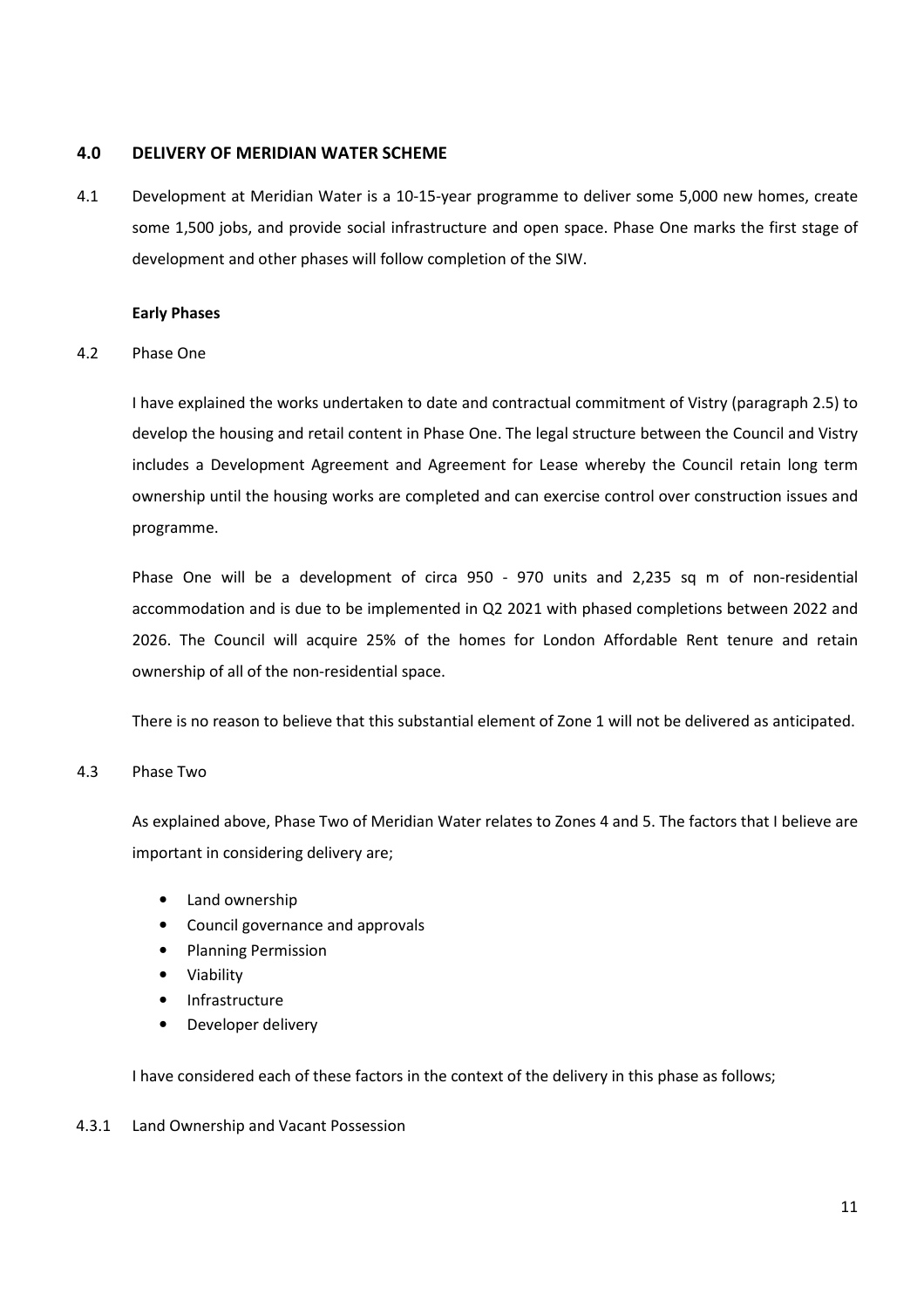The Council own all the land required to deliver Phase Two. There are several third-party tenancy agreements but none of these provide security of tenure; rather all have break dates or termination dates that will enable vacant possession to be provided in accordance with the delivery programme after completion of the SIW.

#### 4.3.2 Council Governance, Budgets and Funding

The proof of Peter George confirms the Cabinet approvals of the delivery strategy and budget to implement delivery through the adopted Master Developer structure. Specifically, in relation to the stages of development within Phase Two these confirm:

'Meridian Three' (the northern part of Zone 5) benefits from a 'Resolution to Grant' Planning Permission in respect of Phase Two, and has Cabinet approval for marketing as a student / co-living opportunity of 177,174 sq ft (GIA) and separately a building for hotel use of 49,500 sq ft. It is to the north of the Central Spine Road and benefits directly from remediation and infrastructure provision carried out pursuant to the SIW. Procurement activity started in 2020 with soft market testing (explained in paragraph 4.3.6.3) and a start on site planned for 2024 following completion of the SIW.

'Meridian Four' (which comprises part of zones 4 and 5) has Cabinet approval to deliver circa 800 residential units comprising build to rent and affordable tenure. It is located directly off the Central Spine Road and thus also depends directly on the SIW for delivery. Procurement of the design team started in Q4 2020 with a start on site planned for 2024 following completion of the SIW.

'Meridian Five' (being the remainder of zone 4) is being studied as a possible senior living offer and design competitions are underway to explore options.

### 4.3.3 Planning Permission

The Council has resolved to grant outline planning permission in respect of Phase Two and the section 106 agreement is in the final stages of negotiation.

#### 4.3.4 Viability

The Phase Two Financial Viability Assessment (FVA) submitted by LSH pursuant to the application demonstrated the viability of the scheme comprised in the Phase Two Planning Application and this was independently reviewed by the consultant firm of BPS on behalf of the Planning Authority and their opinion supported the results of the FVA.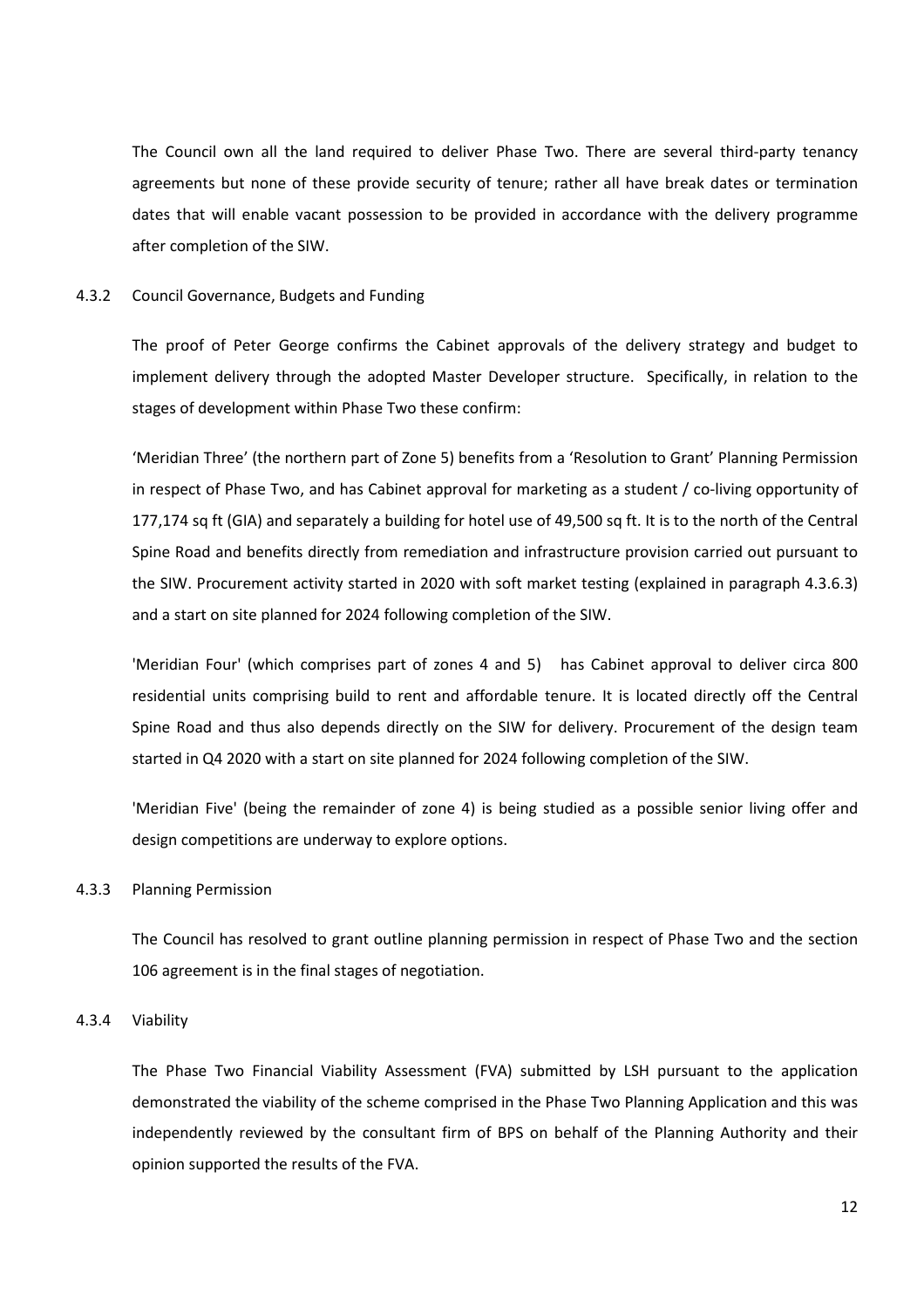#### 4.3.5 Infrastructure

The SIW works have Planning Permission as advised in the proof of evidence of Paul Jarvis. The delivery of these works from a technical and funding perspective is also documented in the proofs of John Reid, Joe Nunan and Mike Savage. I am satisfied that the approach, technical and financial resources that Mr Reid describes indicate that the SIW will be delivered and facilitate the development of the Phase Two scheme.

#### 4.3.6 Developer Delivery

I am confident that developers will come forward to deliver the Phase Two scheme for the reasons described in the following paragraphs.

#### 4.3.6.1 Developer Procurement to Date

Meridian One - I have explained in paragraph 2.5 that Meridian One is under contract to Vistry with development scheduled to commence later in 2021.

Meridian Two - Proposed circa 250-unit affordable housing development with circa 3000m<sup>2</sup> commercial space to the south of the site bounded by the SIW (which forms part of Phase Two). It benefits directly from road and environmental improvements that will be delivered pursuant to the SIW. Procurement of Vistry as the development partner is close to completion subject to finalisation of the terms of the Development Agreement and enabling works are due to start on site in Q3 2021.

### 4.3.6.2 General Market Interest

This section provides an overview of general market interest, including direct evidence of market disposals in 2020, extracts from market reports from national property agents and my own commentary with respect to Meridian Water.

Notwithstanding the economic impacts of Covid-19 in 2020, the market evidence demonstrates that interest from private developers for mixed schemes remains strong. I set out in the following tables various examples of transactions which demonstrate the strength of market activity;

Table 1 – Transactions that LSH have been directly involved in

Table 2 - Other market transactions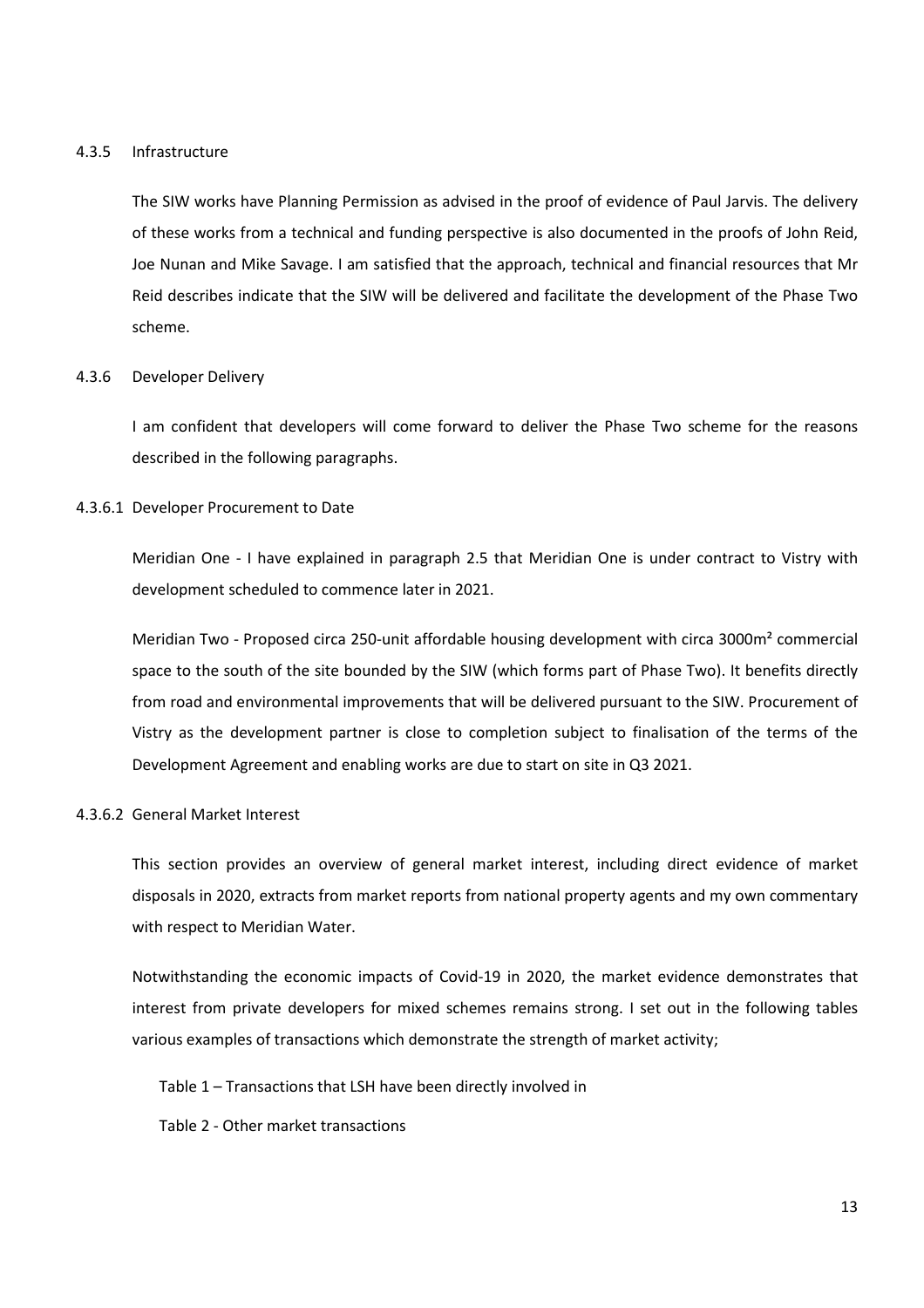Following these I provide comment on, and extracts from market reports from Hamptons and Savills that confirm market interest in mixed use development propositions. The full text of these reports is included in Appendix 2.

| Table 1 - Summary of disposal projects in 2020 (LSH) |  |
|------------------------------------------------------|--|
|------------------------------------------------------|--|

| Project                                                    | <b>Type</b>                                                   | <b>Status</b>                                                                         |
|------------------------------------------------------------|---------------------------------------------------------------|---------------------------------------------------------------------------------------|
| Highgate Road, Kentish Town,<br>NW <sub>5</sub>            | Sale for residential<br>development, comprising 42<br>units   | 100 enquiries, 20<br>unconditional offers.<br>Proceeding to exchange of<br>contracts. |
| Calor Gas, Wandsworth, SW18                                | Sale for residential<br>development, comprising<br>850 units  | Completed                                                                             |
| Pix Farm Lane, Bourne End,<br>HP <sub>1</sub>              | Sale for residential<br>development, comprising 56<br>units   | Completed                                                                             |
| Former Police Station, High<br>Street, Hertfordshire, EN11 | Sale for residential<br>development, comprising 50<br>units   | Completed                                                                             |
| Former Greenfield School,<br>Brooklyn Road, Woking, GU22   | Sale for residential<br>development, comprising 50<br>units   | Completed                                                                             |
| Hayden Way, Battersea, SW11                                | Sale for residential<br>development, comprising<br>159 units. | Completed                                                                             |

Table 2 – Summary of other 2020 transactions

| Project                                           | <b>Type</b>                                                                                                | <b>Status</b> |
|---------------------------------------------------|------------------------------------------------------------------------------------------------------------|---------------|
| <b>Blackfriars Crown Court,</b><br>Southwark, SE1 | 1.4-acre freehold<br>development site for mixed<br>use                                                     | Completed     |
| Brill Place King's Cross, NW11                    | Land next to St Pancras<br>station with detailed<br>planning consent for 63,300<br>sq ft residential tower | Completed     |
| Lombard Road, Battersea,<br>SW11                  | Unconditional sale                                                                                         | Completed     |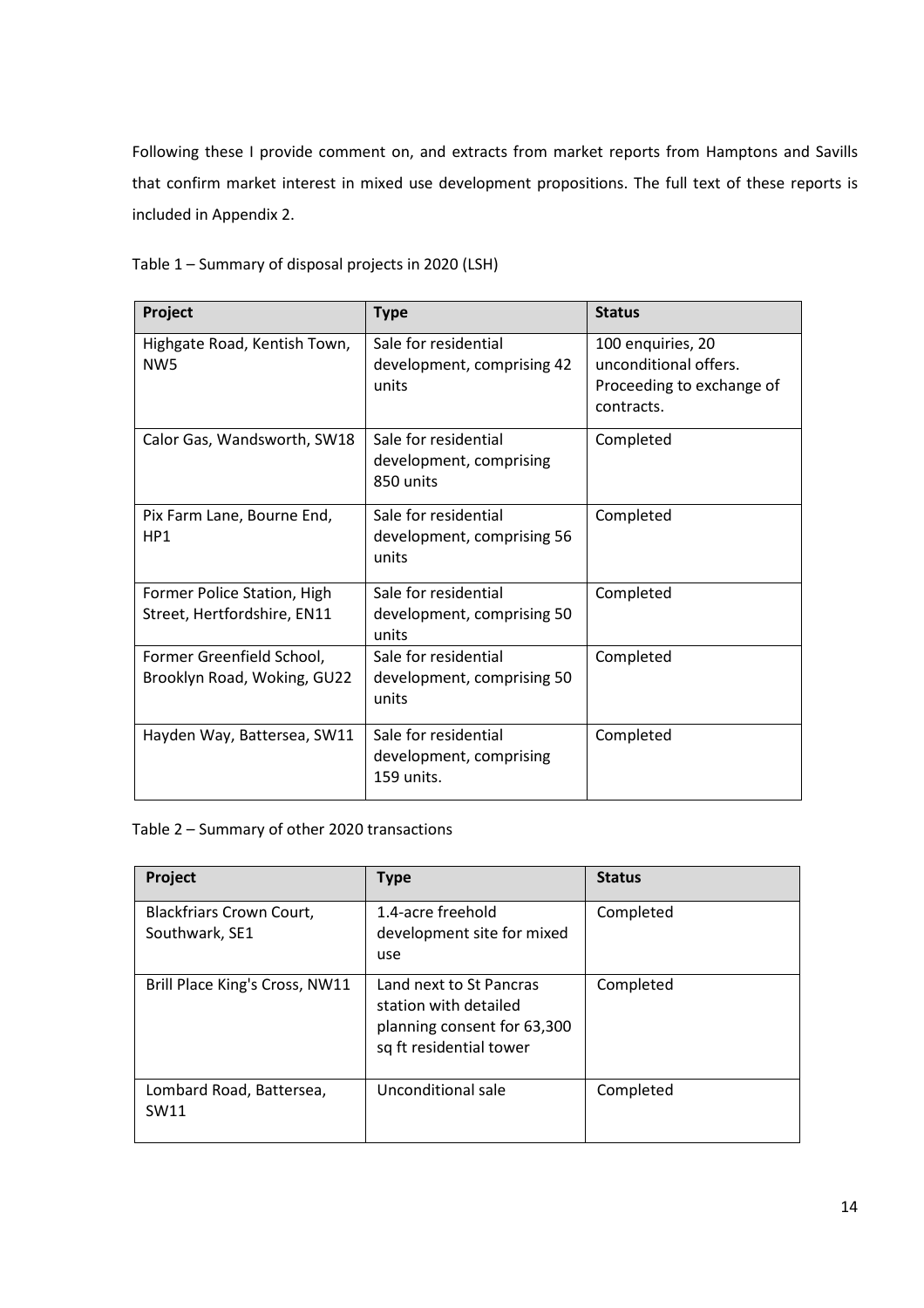| Victoria Works, Osiers Road,<br>Wandsworth, SW18 | Existing offices and<br>warehouse with potential<br>for 175 residential units | Completed |
|--------------------------------------------------|-------------------------------------------------------------------------------|-----------|
| 225 Marsh Wall, Canary<br>Wharf, E14             | Consented residential<br>development opportunity                              | Completed |
| 231 The Vale, Acton, W3                          | Planning permission for 64<br>residential units                               | Completed |
| Great West Road, Brentford,<br>TW8               | Office building sale for<br>housing with potential for<br>1000 homes          | Completed |

### Market Commentaries

I set out in this section an extract from the Savills Market Report Q4 2020 which describes their view of continued confidence in the housing and developer markets post Covid-19. I also set out extracts from market reports prepared by Hamptons (Market Insight – Autumn 2020 and Winter 2021) and I have commented on specific points raised in these reports which I think have application to Meridian Water.

#### Savills Market Report Q4 2020

As evidence of continued buoyancy in the development market I quote the following extract from this market report;

### Extract from page 1

#### Robust activity with an eye to risk

'Land values have remained robust over the past quarter with UK greenfield and urban values increasing by 0.3% and 0.6% respectively. Activity levels in the land market have been higher than previous quarters, new sites continue to be launched on to the market, and buyers appear more motivated and decisive but with an eye to risk management due to market uncertainties ahead.

Land values and the numbers of bids per site have proved resilient, both recovering to stronger than pre-Covid levels in some markets. A net balance of 22% of Savills development agents reported that new sites continue to be brought on to the market, while a net balance of 37% reported an increase in the number of bids compared to normal levels.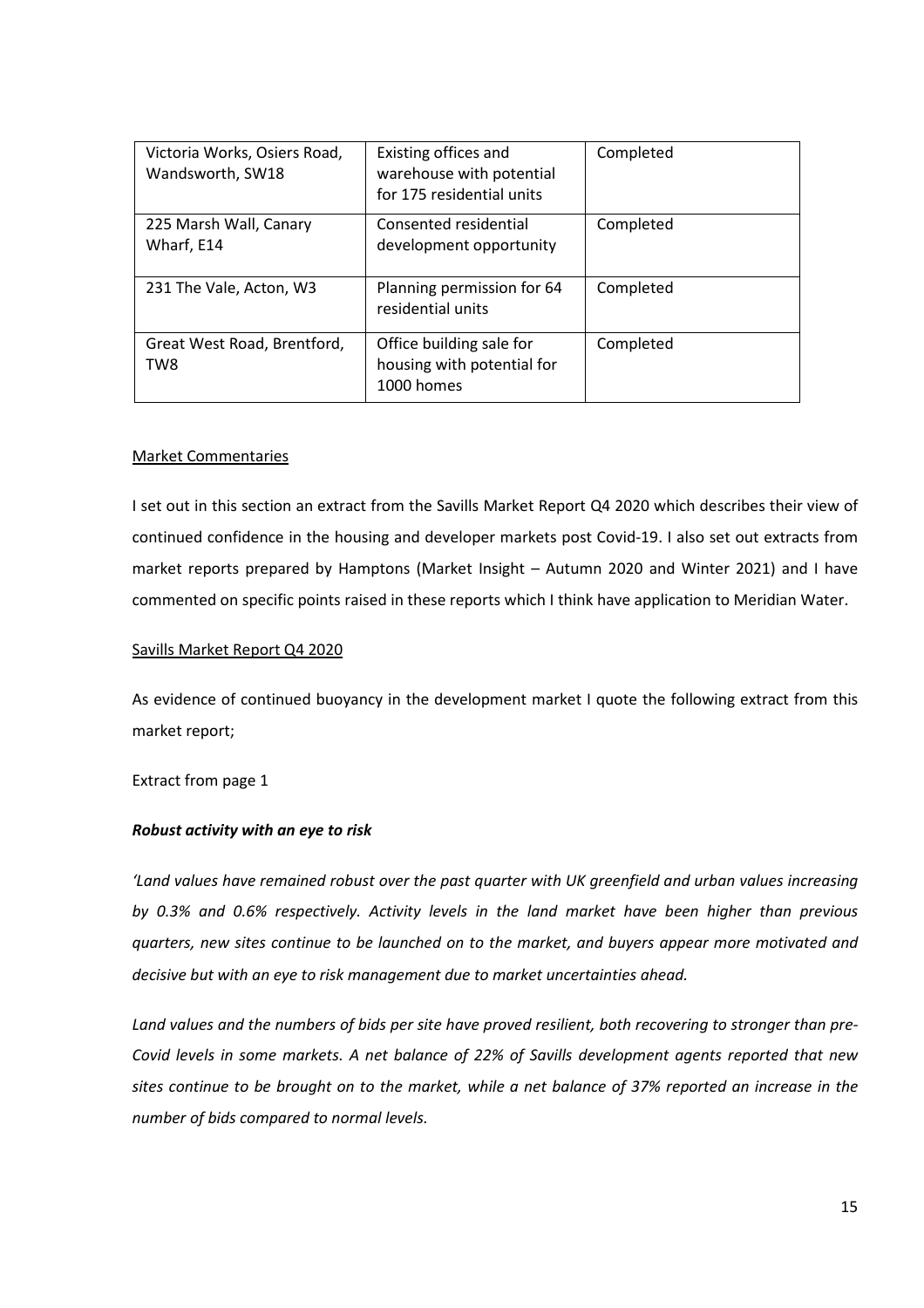There could be some pent-up demand for sites, as although some major housebuilders bought as much land in 2020 compared to normal levels, there are those who bought c.50–70% fewer plots in 2020 and others with a c.20–25% reduction in plots bought. Taylor Wimpey stands out for buying considerably more land in 2020, significantly ahead of normal rates of acquisition.

The strength of the housing market in the second half of 2020 has given land buyers more confidence. House prices grew by 7.3% in the year to December 2020 according to Nationwide, and transactions in November 2020 were 19.3% higher than the previous year, according to HMRC.

However, smaller sites (50–100 units) in primary locations have continued to attract strong interest over the past quarter, another sign of risk aversion from parties. Deferred payments terms remain common, allowing developers to spread their outgoings. There are also more examples of parties considering conversions of private plots to affordable and bulk sales to build to rent, as developers look to de-risk sites at a time of increasing market uncertainty with the end of the stamp duty holiday in March – around the same time that unemployment is expected to peak.'

#### Page 1 continues

#### Demand for Sites in Urban Locations

'Demand for urban sites across many areas persists, underlining that the vast majority of parties are resuming previous land-buying activity, albeit that some remain cautious about developing in these locations.

The Government has increased its emphasis on brownfield development and in December 2020 announced £167 million of new funding to support development on such land. This includes a £100 million brownfield land release fund to facilitate regeneration and development on public sector land. £67 million has been allocated specifically to Greater Manchester and the West Midlands. The most recent figures published show that 53% of new homes in England were built on brownfield land in 2017– 18, according to MHCLG.'

#### Hamptons – Market Insight Winter 2021

#### Extract from page 4

'What lies ahead for the property market after the extraordinary events of 2020? After the pandemic freeze, the market re-opened to a clamour of demand for relocation that defied all expectations.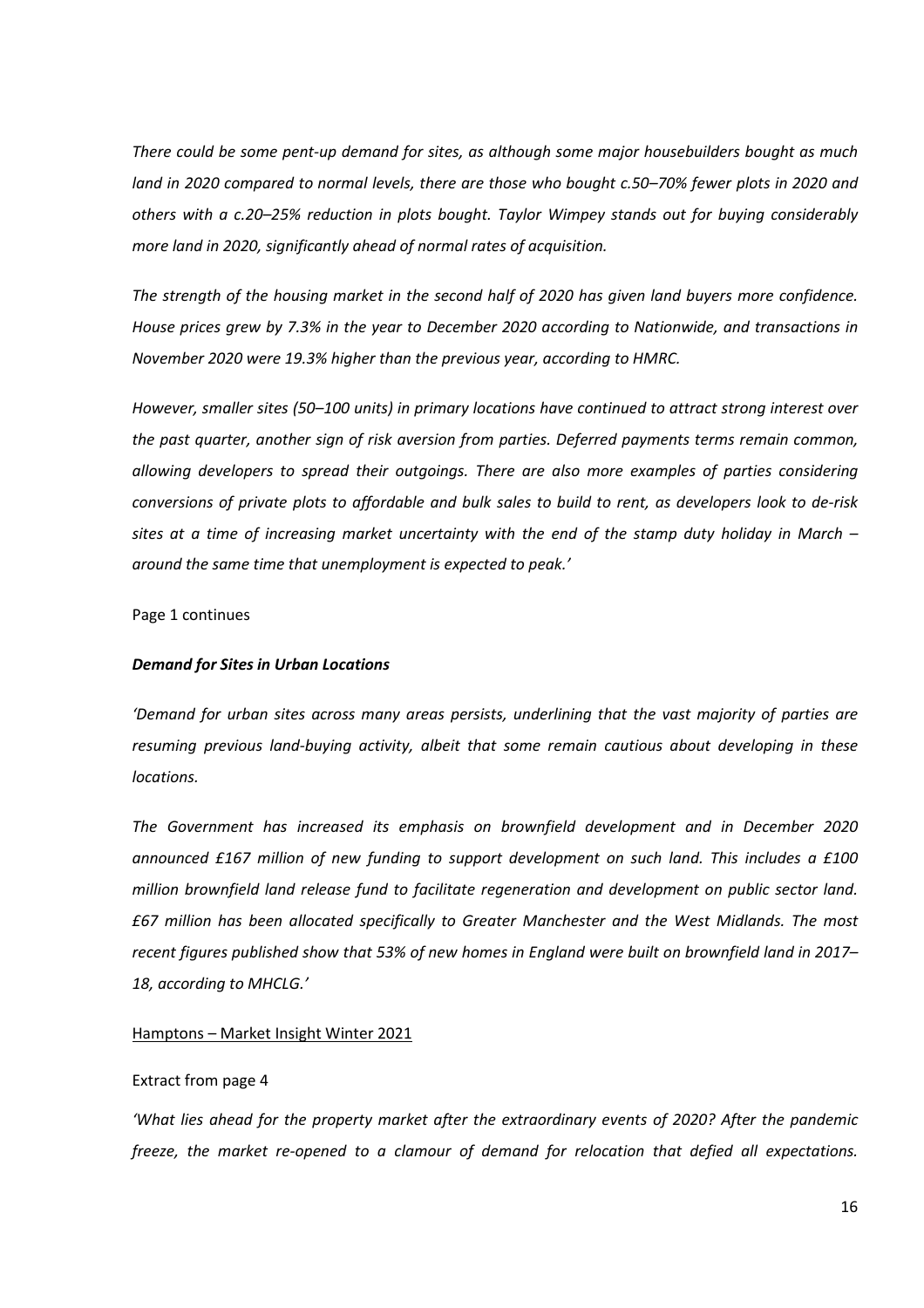Households, with the wherewithal to move, wanted larger houses with big gardens and ample space for home working, either in a leafy suburb or the country.'

There is the potential for the change in household demand to seek less urban environments having a positive impact on the demand for housing at Meridian Water. The Scheme will benefit from the proximity of the green space in the LRVP whilst still being located in close proximity to Central London. The master planning of the Scheme includes a relatively high level of open space extending to over 25% of the area; Brooks Park (part of the SIW) being an example

In connection with households seeking larger properties the Scheme provides a high percentage of larger units with 70% of the proposed residential units being two, three or four-bedroom apartments. The provision of a greater number of larger sized units is likely to be of a benefit to Meridian Water. Residents of more central London boroughs may well perceive Meridian Water to offer good value for money, allowing them to trade up to a larger apartment.

#### Extract from page 14 –Looking to the Year Ahead

'The market seems set to pause for breath after 2020, an extraordinary year when as many as one million homes are likely to have been sold. This was despite the economic ravages of the pandemic and the temporary closure of the market.

What would be the result if Rishi Sunak, the Chancellor, opted to keep the stamp duty holiday in place until the end of year?<sup>1</sup> Such a decision would be welcome news for the buyers who may narrowly miss the deadline as the result of legal and other delays that have been causing some deals to stall.

In the event of a change of heart on the part of Chancellor Sunak, we would expect slightly stronger house price growth, particularly in London and the South. First-time buyers and second-steppers in more expensive parts of the country in particular would be able to contemplate a purchase thanks to the tax savings and hopefully a return in higher loan to- value mortgages as the economy recovers towards the end of the year.

We also think that around 10%, or 100,000, more homes could be sold, returning transaction numbers to their 2016 levels. But economic weakness and mortgage rationing will still serve to keep a cap on these numbers.

#### Extract from page 16

l

<sup>&</sup>lt;sup>1</sup> subsequently extended to June 31<sup>st</sup> 2021 by the March 2021 budget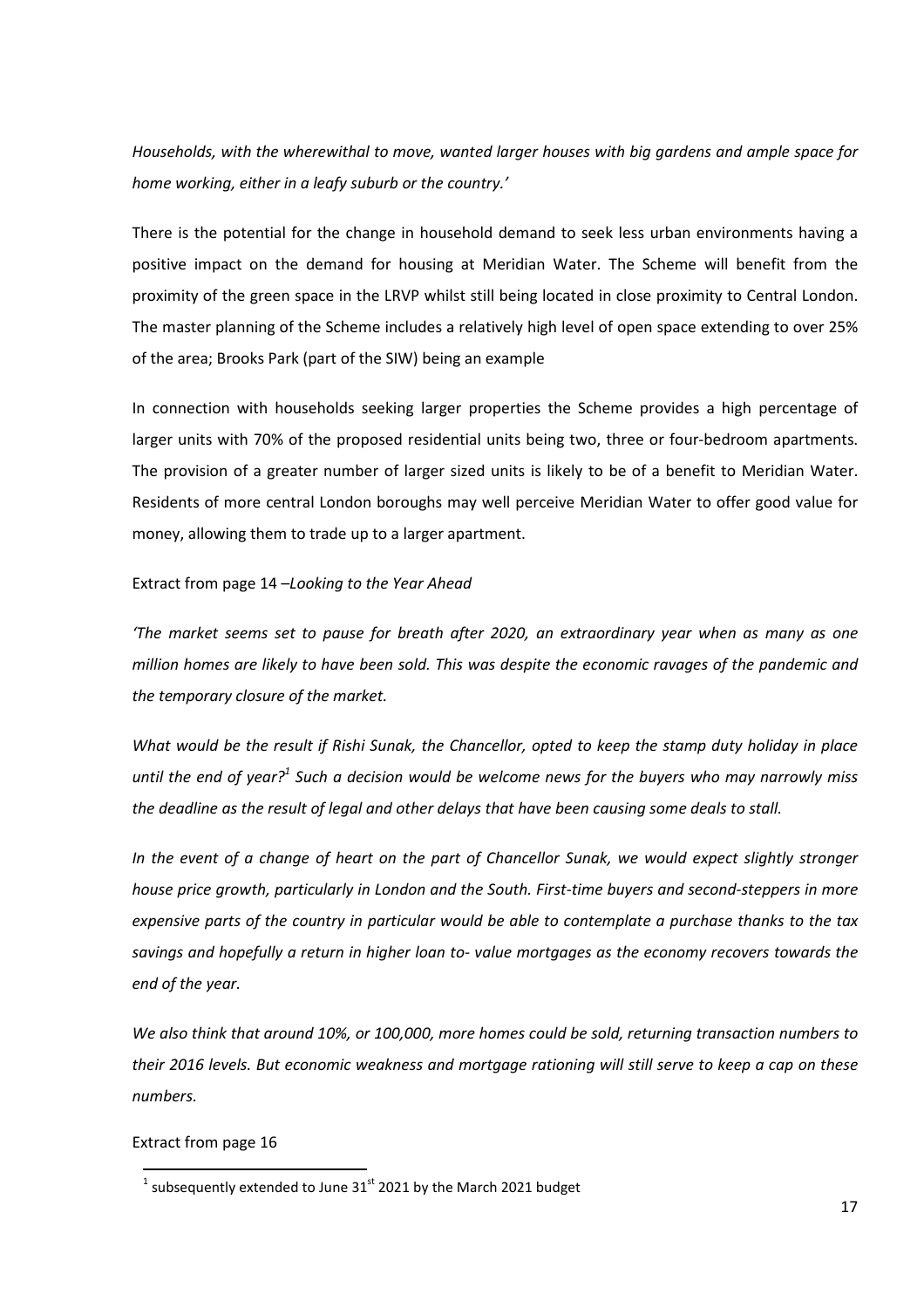Whatever unfolds in 2021, we will still be talking about what happened in the market in 2020. Last September, two months after the surprise announcement of the stamp holiday, we forecast that overall growth for the year would be 2%. We now expect that the final figure may be higher, given that the demand for relocation continued almost unabated to the end of the year.

This growth forecast will continue to support the viability of the development.

#### Hamptons – Market Insight Autumn 2020

House price forecasts were published in this report on the basis that a "Brexit" deal would be agreed and that a vaccine programme would be rolled out in early 2021, both of which have transpired. The report set out the following house price forecasts:

| Area           | 2021     | 2022 | 2023 | 2024 |
|----------------|----------|------|------|------|
| Greater London | $-1.0\%$ | 1.5% | 3.0% | 6.0% |
| South East     | 0.5%     | 1.0% | 2.0% | 5.0% |
| IJΚ            | $0.0\%$  | 2.5% | 3.5% | 8.0% |

The first completions of residential units at Meridian Water are expected from December 2023 onwards. The table above highlights that the housing market in Greater London is anticipated to see positive house price growth across 2023 and 2024 of 3% and 6% respectively.'

### 4.3.6.3 Soft Market Testing (SMT)

SMT was carried out by LSH and consultants Gerald Eve in summer 2020 and involved them engaging with a selection of developers and investors in connection with Meridian Three and Meridian Four within Phase Two (described in paragraph 4.3.2) ('the development proposals'). The objective of the exercise was to assess the level of their interest in the development proposals, as and when they are brought to market, and to ask their views on the content of the development proposals and the delivery deal structure. This would then enable the Council to consider these responses and where appropriate reflect these views at detailed design and when structuring the transaction. This approach should result in maximum interest when the development proposals are ultimately taken to market. The following paragraphs summarise this response and details of the parties approached and their responses are attached in full in Appendix 3.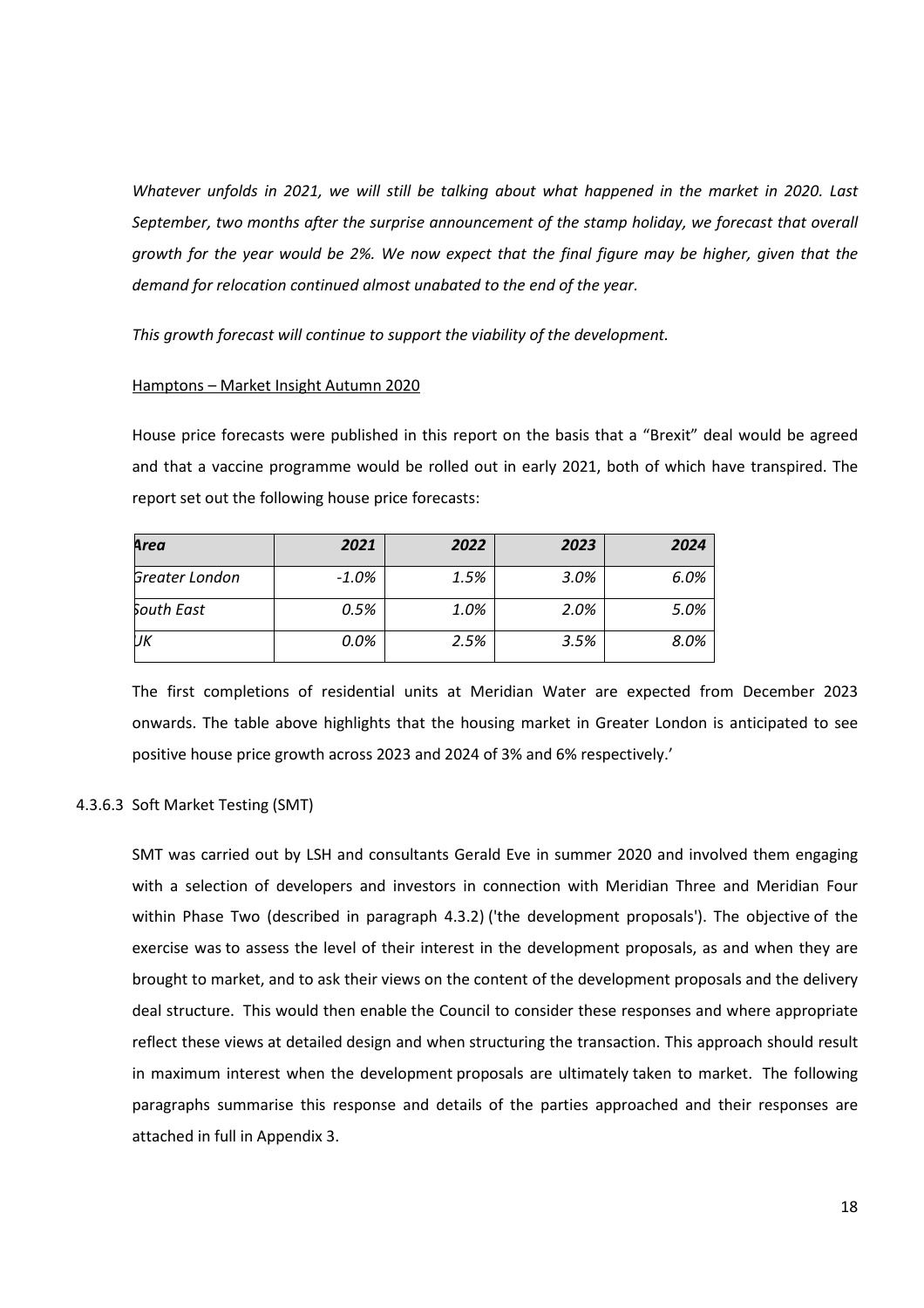#### Meridian Three

Phase Two is programmed to commence in the north and evolve to the south. The next scheme to be procured is known as Meridian Three. The Phase Two Planning Application provides flexibility of use in this area for either co-living or student housing in two buildings totalling 177,144 sq ft (GIA) and a hotel in a building of 49,500 sq ft. Following the master developer model, the schemes would be delivered by the private sector, and the SMT has been undertaken to assess interest in developing these uses.

The SMT shows four parties expressed strong interest in the co-living opportunity. This use sector targets renters in the local area seeking to find affordable, well managed and good quality accommodation. This has been identified as an area of under supply by the Councils Housing Department and therefore aligns to the overarching objectives of Meridian Water.

More cautious interest was expressed by five further parties in the student living opportunity. This more cautious interest may well be the result of the exercise being undertaken in summer 2020 when student housing operators were focussed on mitigating the immediate adverse impacts of Covid-19 on student occupancy and revenues. Understandably operators would have been reluctant at that time to invest time considering new opportunities.

#### Meridian Four

This comprises 804 units in Phase Two and has also been subject to SMT to deliver a Build to Rent (BtR) and affordable housing scheme. Eleven investors were selected for testing and the feedback was positive from seven of these parties in respect of interest in delivering a BtR scheme within Meridian Water. Again, the provision of high quality and managed rented accommodation is a form of accommodation of which there is an under supply in the Borough. The full SMT response from these investors is included in Appendix 3.

Several uninvited parties have also approached the Council to express interest in development and a short e mail is also included in Appendix 3 confirming the details of two such parties.

#### SMT Conclusion

The development content of Meridian Three and Four accounts for 49% of the whole of Phase Two and the SMT shows strong interest from several parties in bringing forward the development of these two elements. I would not expect the further phases of development in Phase Two to be subject to SMT as this would be premature at this stage. As shown by the results of the SMT I am confident that when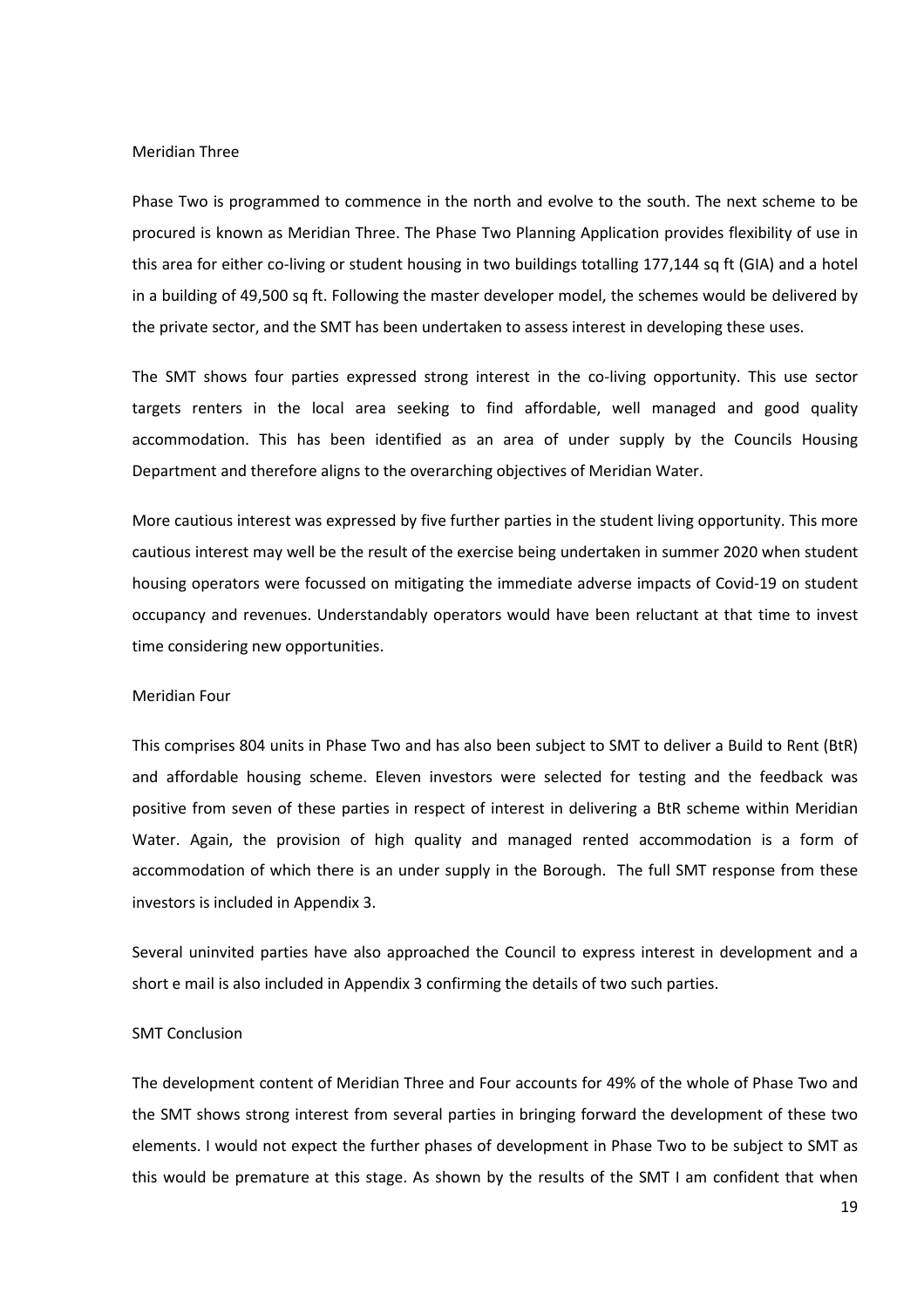each of these development propositions are taken to market, they would attract strong interest from parties with an appropriate track record, expertise and financial resources to bring forward these schemes.

## Later Phases of Meridian Water

As noted previously, it is anticipated that Zones 2 and 3 of Meridian Water will come forward as later phases of development. Necessarily, the form and delivery of development will to some extent be dictated by need and market conditions prevailing at the time when proposals for development come forward. However, in the paragraphs below I have considered briefly the deliverability of these zones at a high level, by reference to the current prevailing factual matrix.

#### 4.4 Zone 2 – IKEA

I have applied the same principles to considering the delivery of development on Zone 2.

#### 4.4.1 Principle of Development

I am aware that IKEA have held pre-application discussions with the Planning Authority regarding redevelopment of their northern car park, on the basis that they wish to ensure and safeguard the development potential of their land. IKEA are positive about the principle of development including the redevelopment of the store. To facilitate this IKEA West Car Park has planning permission for the provision of replacement car parking.

#### 4.4.2 Land Ownership

IKEA are the freehold owner of the site and there are no registered interests on the title and I have assumed therefore that the site would be available for development with vacant possession.

#### 4.4.3 Planning Permission

The site is within the area defined by ELAAP which supports mixed use development, and I am advised there are strong prospects that planning permission would be granted in accordance with the provisions of ELAAP. Further, Phase Two having secured a resolution to grant planning permission adds weight to this view.

#### 4.4.4 Viability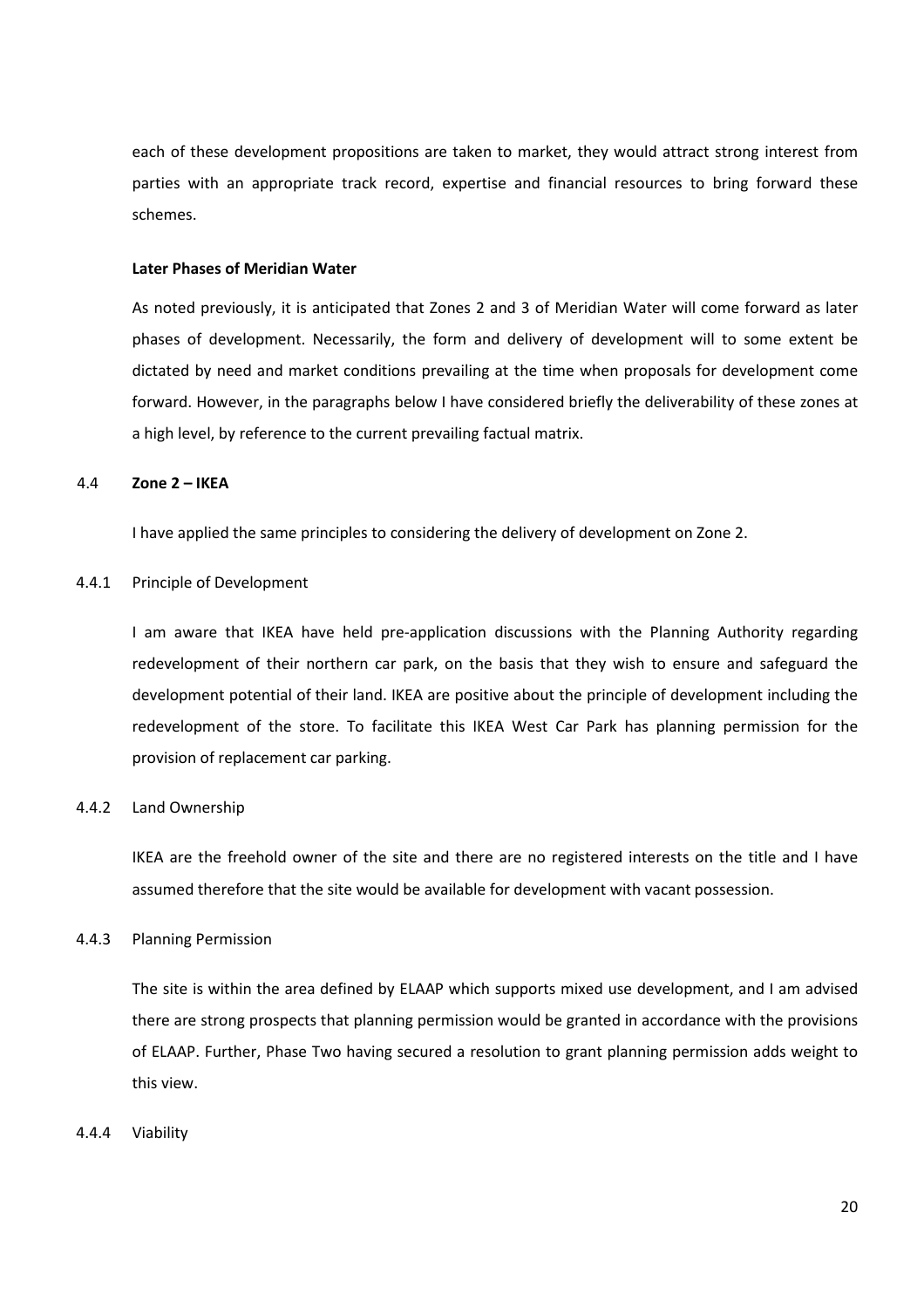The viability of development of the Scheme has been demonstrated in respect of Phase One and Phase Two and I see no reason to expect that development in this zone would not also be viable.

### 4.4.5 Infrastructure

The SIW provide the framework of infrastructure to facilitate and encourage residential development of Zone 2 land (either car park, or reconfigured land if stores move) – namely the Central Spine Road, Leeside Link Road, Access Works, rail improvements and improved environment with park and forthcoming residential development.

#### 4.4.6 Developer Interest

In the event that IKEA wished to secure delivery by direct development, partnering or sale I consider the interest of developers and the market confidence that I have explained in paragraph 4.3.6.2 would apply equally apply to this zone.

### 4.5 Zone 3 Tesco

I have applied the same principles to considering the delivery of development on Zone 3.

#### 4.5.1 Principle of Development

I am aware that Tesco have held discussions with the Council regarding redevelopment of the site including retail re-provision and to my mind this shows Tesco are positive about the principle of development including the redevelopment of the Tesco Store.

### 4.5.2 Land Ownership

Tesco are the freehold owner of the site with BSPF holding an intermediate leasehold interest and both parties have confirmed interest in development, and I see no reason why the land ownership structure would prevent development coming forward.

#### 4.5.3 Planning Permission

The site is within the area defined by ELAAP which supports mixed use development, and I am advised there are strong prospects that planning permission would be granted in accordance with the provisions of ELAAP. Further, Phase Two having secured a resolution to grant planning permission adds weight to this view.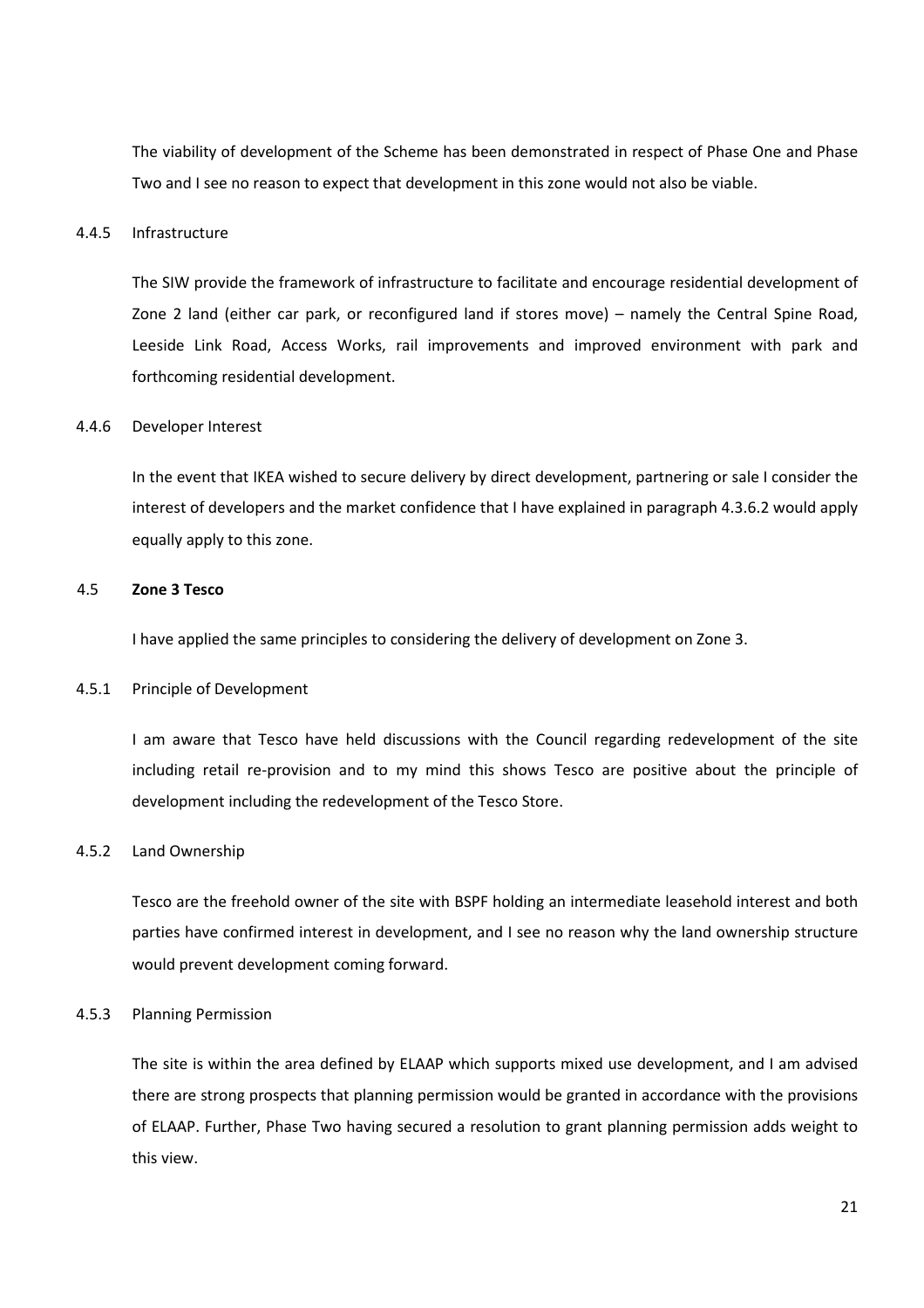## 4.5.4 Viability

The viability of development of the Scheme has been demonstrated in respect of Phase One and Phase Two and I see no reason to expect that development in this zone would not also be viable.

### 4.5.5 Infrastructure

The SIW provide the framework of infrastructure to facilitate and encourage residential development of Zone 3 land (either car park, or reconfigured land if stores move) – namely the Central Spine Road, Access Works, rail improvements and improved environment with park and forthcoming residential development.

## 4.5.6 Developer Interest

In the event that Tesco wished to secure delivery by direct development, partnering or sale I consider the interest of developers and the market confidence that I have explained in paragraph 4.3.6.2 would apply equally apply to the Tesco land.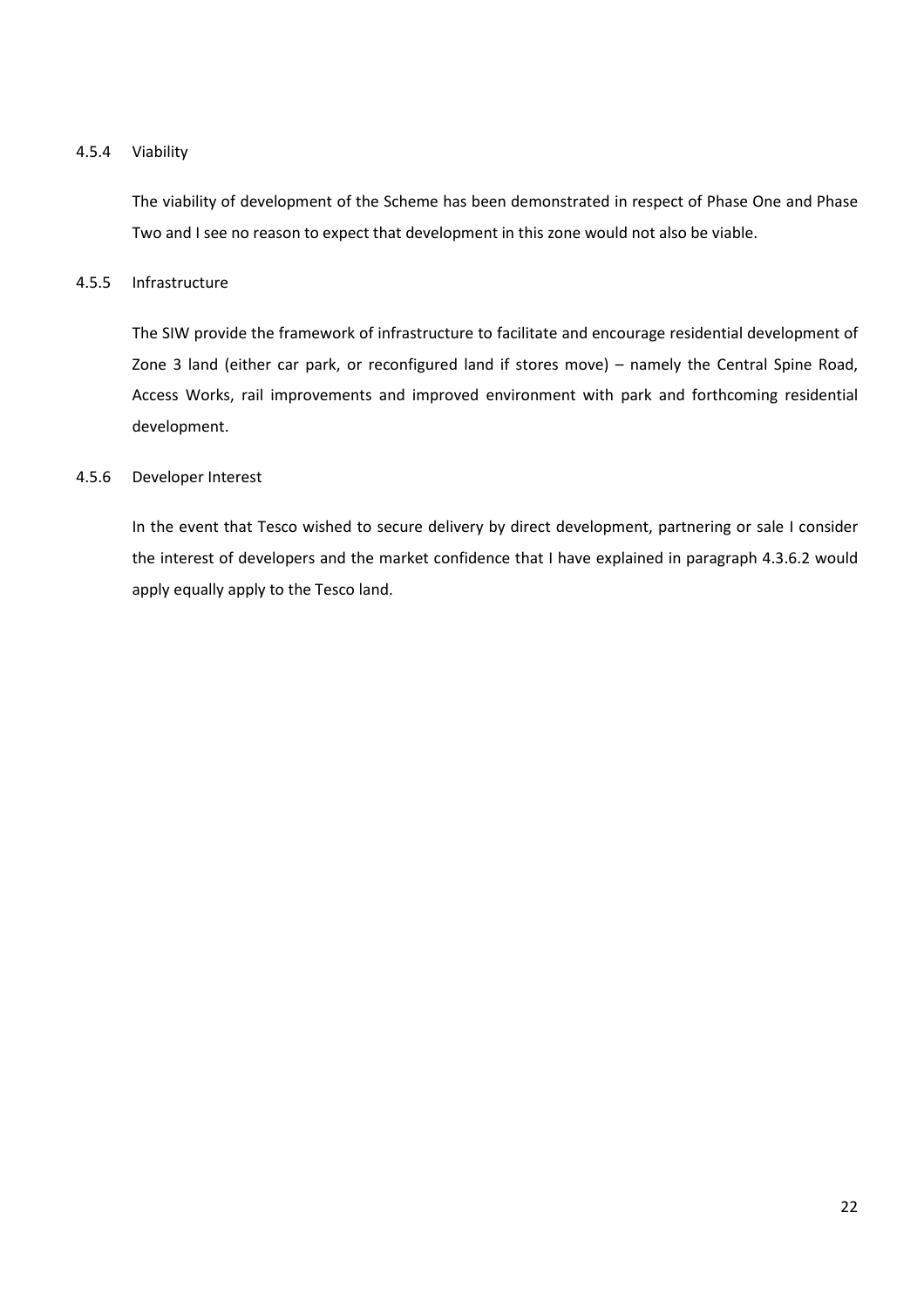## 5.0 CONCLUSION

.

- 5.1 I have considered what I believe to be the most critical factors which determine the prospects for delivery of development at Meridian Water. These are;
	- Land ownership
	- Master Developer resourcing
	- The readiness of sites for development including planning permission and infrastructure
	- Viability
	- Market confidence and developer delivery
- 5.2 I have explained in paragraph 1.10 that delivery of the SIW is a requirement for the Scheme to come forward as the implementation of the SIW is necessary to achieve the 'readiness for development' status.
- 5.3 In the context of market confidence I have specifically considered the post Covid-19 impact on the developer and occupier markets. I take confidence from the occupier market statistics, forecasts and continued developer confidence shown by Vistry maintaining their programme at Meridian One and the results of the SMT.
- 5.4 Section 4 of my proof addresses these criteria in connection with each development zone and shows that the circumstances pertaining to these criteria in each zone remain positive and support my view that development will come forward as anticipated.
- 5.5 In conclusion I have every expectation that delivery of development at Meridian Water will come forward.

.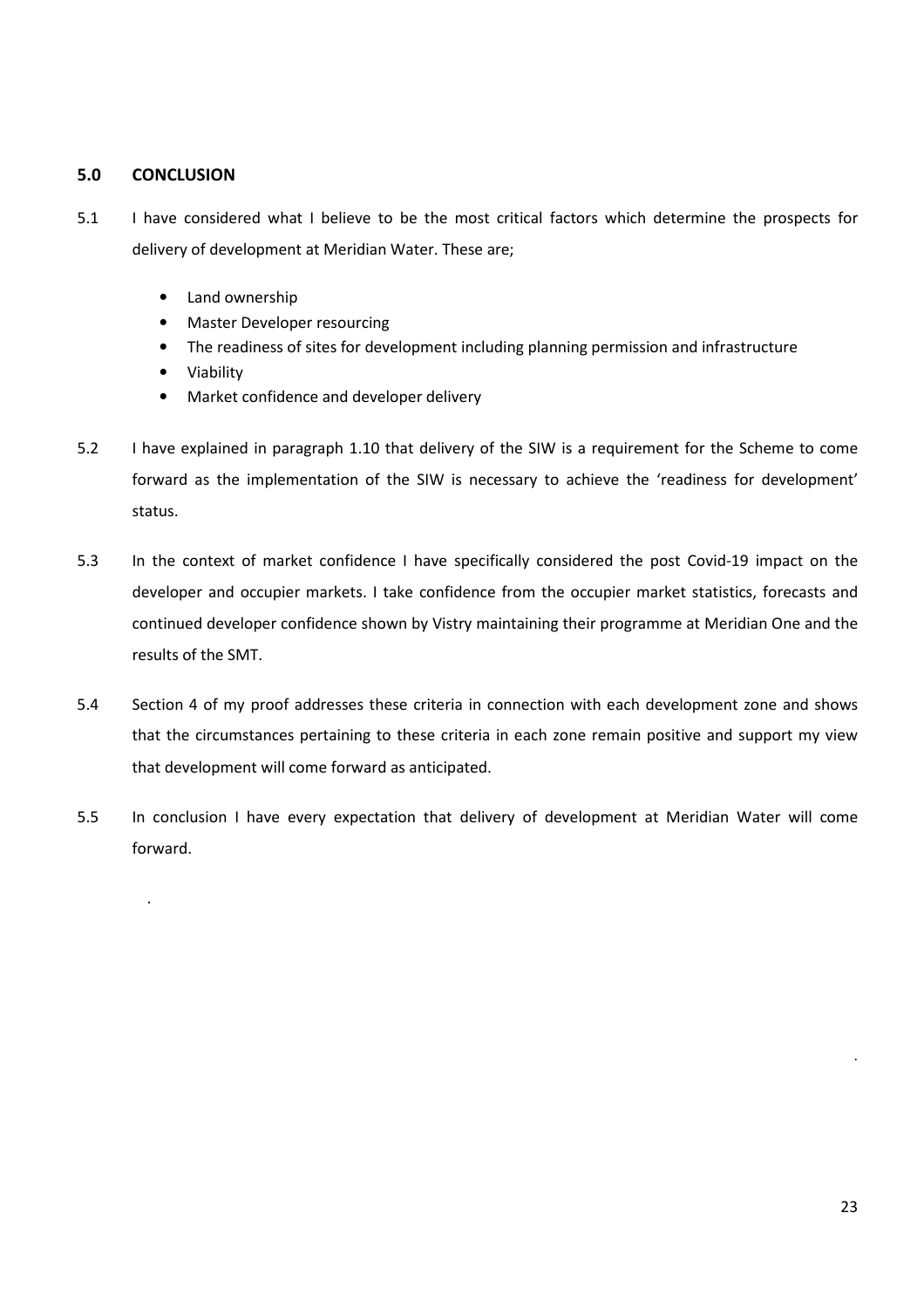#### 6.0 RESPONSE TO OBJECTORS

- 6.1 Objector: IKEA Properties Investments Ltd, IKEA Ltd, IKEA Leasing Ltd, Commerzbank Aktiengesellschaft
- 6.1.1 Grounds IKEA's objection includes an assertion that the viability of scheme in its totality has not been demonstrated.
- 6.1.2 The deliverability of the SIW is described in the evidence of John Reid
- 6.1.3 My evidence confirms that the Scheme is deliverable, and this is demonstrated by the evidence as set out in section 4 of this proof.
- 6.1.4 Deliverability and viability at Meridian Water was also demonstrated in support of the HIF Funding application submitted to MHCLG in 2019. This was demonstrated by showing that the residual land value (RLV) generated by development across the whole site was sufficient to show a satisfactory return, illustrated by showing the Net Present Values of the bundle of RLV's applicable to each site in the scheme. This technique adopted many of the inputs adopted in the Phase 2 FVA other than where time adjustments were considered reasonable owing to the increase scale of the scheme in the HIF Funding application.
- 6.1.5 This approach was subject to interrogation by MHCLG and their advisors Cushman & Wakefield and as the HIF Funding application was approved, I believe this reinforces the view that development is viable.
- 6.1.6 The Phase Two Planning Application FVA which demonstrated the viability of the part of the Scheme comprised in the Phase Two Planning Application was also independently reviewed by the consultant firm of BPS on behalf of the local planning authority and their opinion supported the results of the FVA. (section 4.7)

### 6.2 Objector: Lee Valley Regional Park Authority

- 6.2.1 Grounds Since the resolution took place in January 2020 the economic outlook has changed significantly as a result of the pandemic calling into question whether the scheme in its current form remains in the public interest and is deliverable.
- 6.2.2 I consider that section 4 of my proof clearly shows that there is no reason to believe that the scheme will not be delivered as anticipated, notwithstanding the impacts of Covid-19. I attach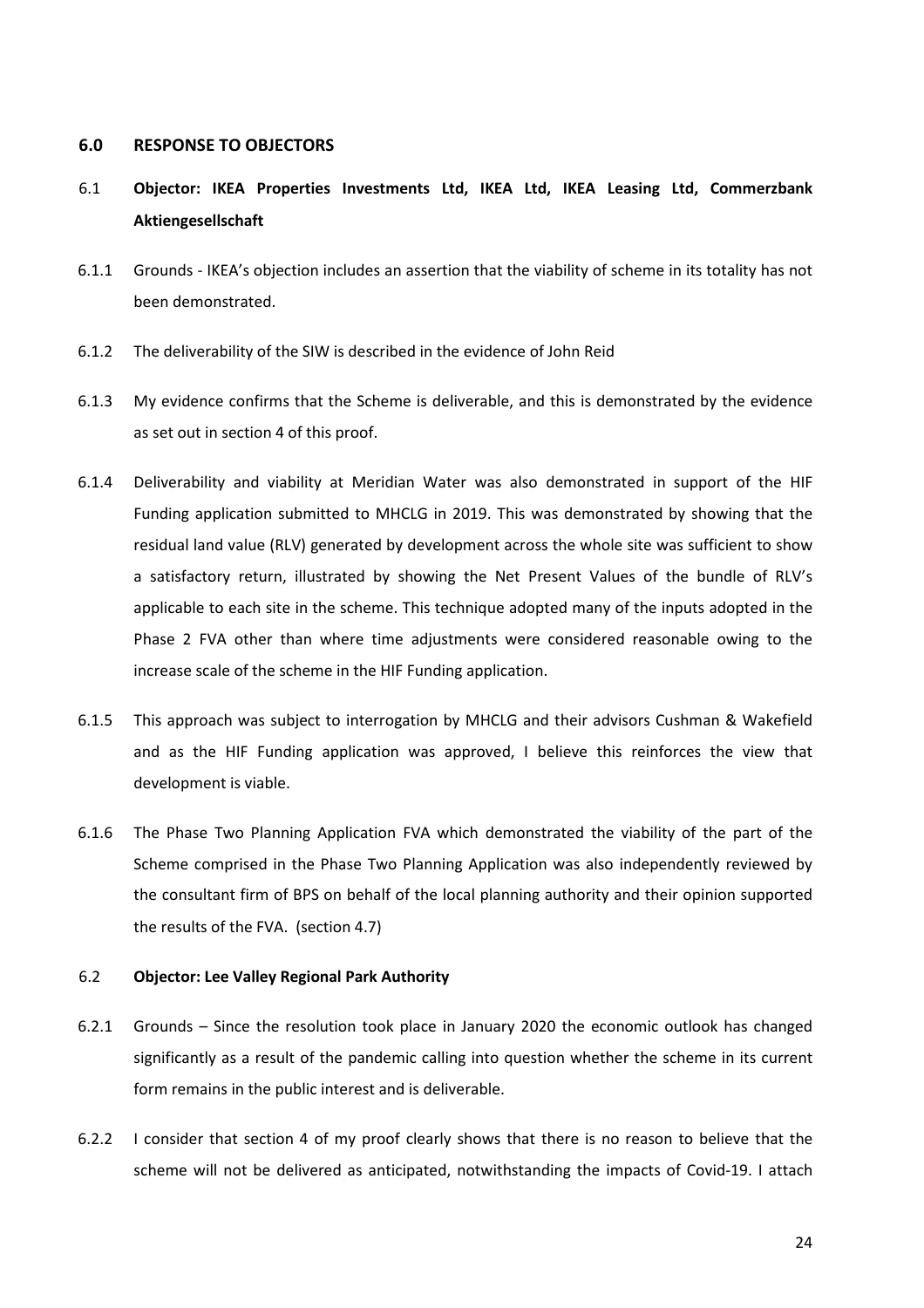particular weight to the evidence of market transactions which evidence developer activity during the period of Covid-19 and shows their confidence in committing to new development projects.